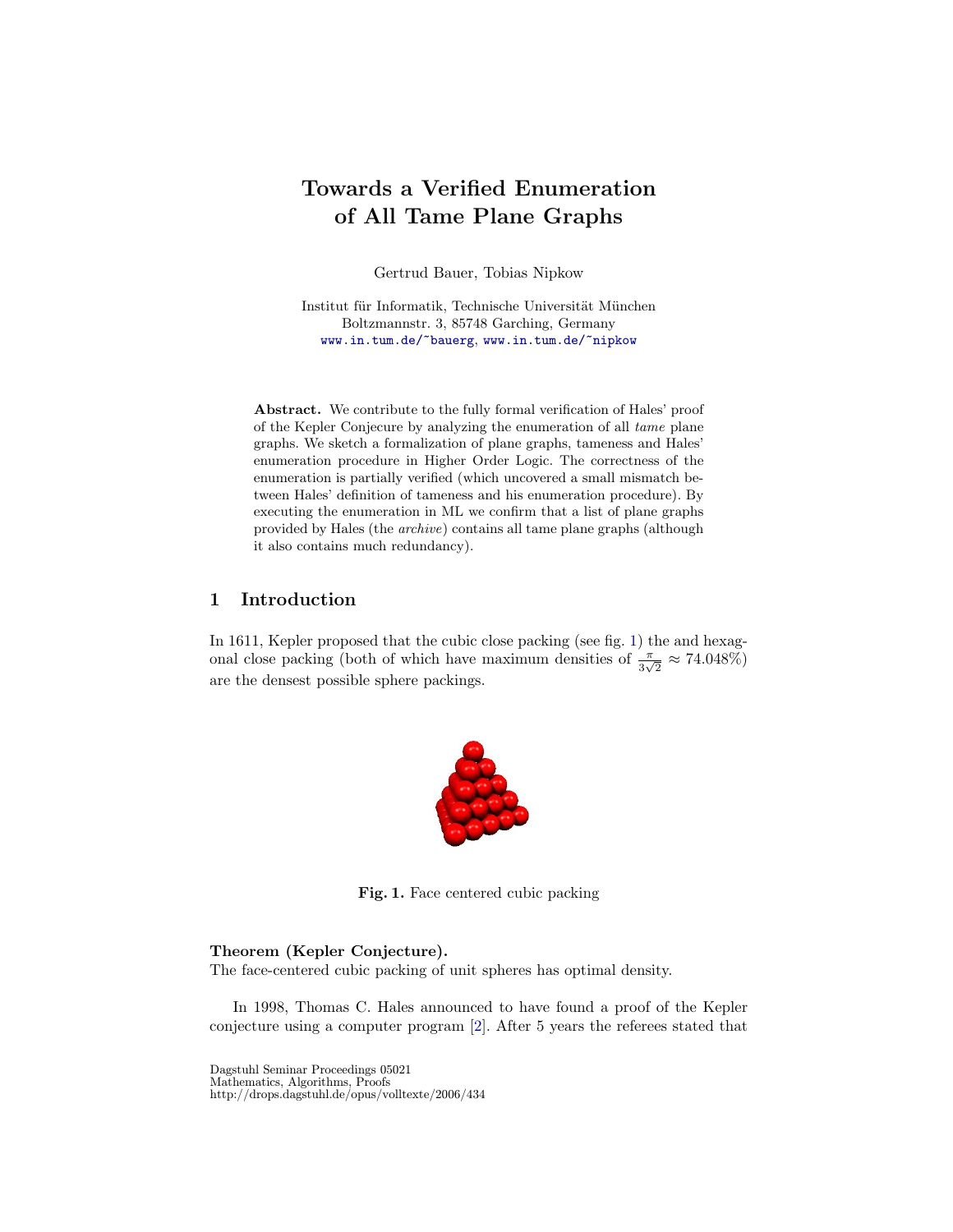they were 99% certain of the correctness of the proof. Hence Hales initiated the flyspeck project with the aim to produce a formal proof of the Kepler Conjecture.

Hales' proof relies on a notion of tame plane graphs and a (finite) list of all tame plane graphs, the archive.

## Proof Structure of Kepler Conjecture (by contradiction)

1. Assume there is a counterexample.

2. Associate a plane graph ('contravening graph') to every counterexample.

3. Theorem. Every contravening graph is tame.

4. Theorem 1. Every tame plane graph is isomorphic to a graph in the archive.

5. For every graph in the archive show that it is not contravening (using linear programs and more).

#### Qed.

The aim of our work is the verification of Theorem 1, that is a proof of the theorem

**Theorem**  $q \in Planes \implies \text{tame } q \implies \exists h \in \text{archive. } q \cong h$ 

Hales created the archive from the output of a Java program he wrote for generating all tame plane graphs. Hence the crux of the proof of this theorem is the completeness of his Java program (modulo graph isomorphism).

Our contributions are

- A Higher Order Logic version (enum) of Hales' Java program, generating all tame plane graphs.
- A partial proof of completeness of enum.
- $-$  A confirmation of Theorem 1 by executing enum and checking that its output is contained in the archive.
- A reduced archive.

All formalizations and proofs are carried out in Higher Order Logic (HOL) with the theorem prover Isabelle [\[5\]](#page-24-1).

As a 'side effect' of the verification it turned out that the definition of tame graphs in the proof of the Kepler conjecture needs to be changed a bit (see §[4.4\)](#page-15-0). However, the correctness of the Kepler conjecture is not affected by this change.

Notations We use the following Isabelle/HOL notations for Lists and Sets: Given a list xs, hd xs is the first element in xs, last xs is the last element xs, rev xs is the reverted list,  $x \# xs$  appends an element x in front of xs,  $xs[i]$  is element at position i in xs, |xs| is the length of xs,  $[x \in x_s]$ . P x he list of all elements of xs that obey property P, replicate n x is the list containing n times the element x, set xs is the set of elements in xs,  $[0 \dots \le int n]$  is the list of integers from 0 to  $n-1$ ,  $\{f x \mid x \in x\}$  is the set of all elements f x with  $x \in x$ .

Structure of this paper The structure of this paper is as follows: In  $\S 2$  $\S 2$  we introduce the data structures and some functions for faces and graphs in Is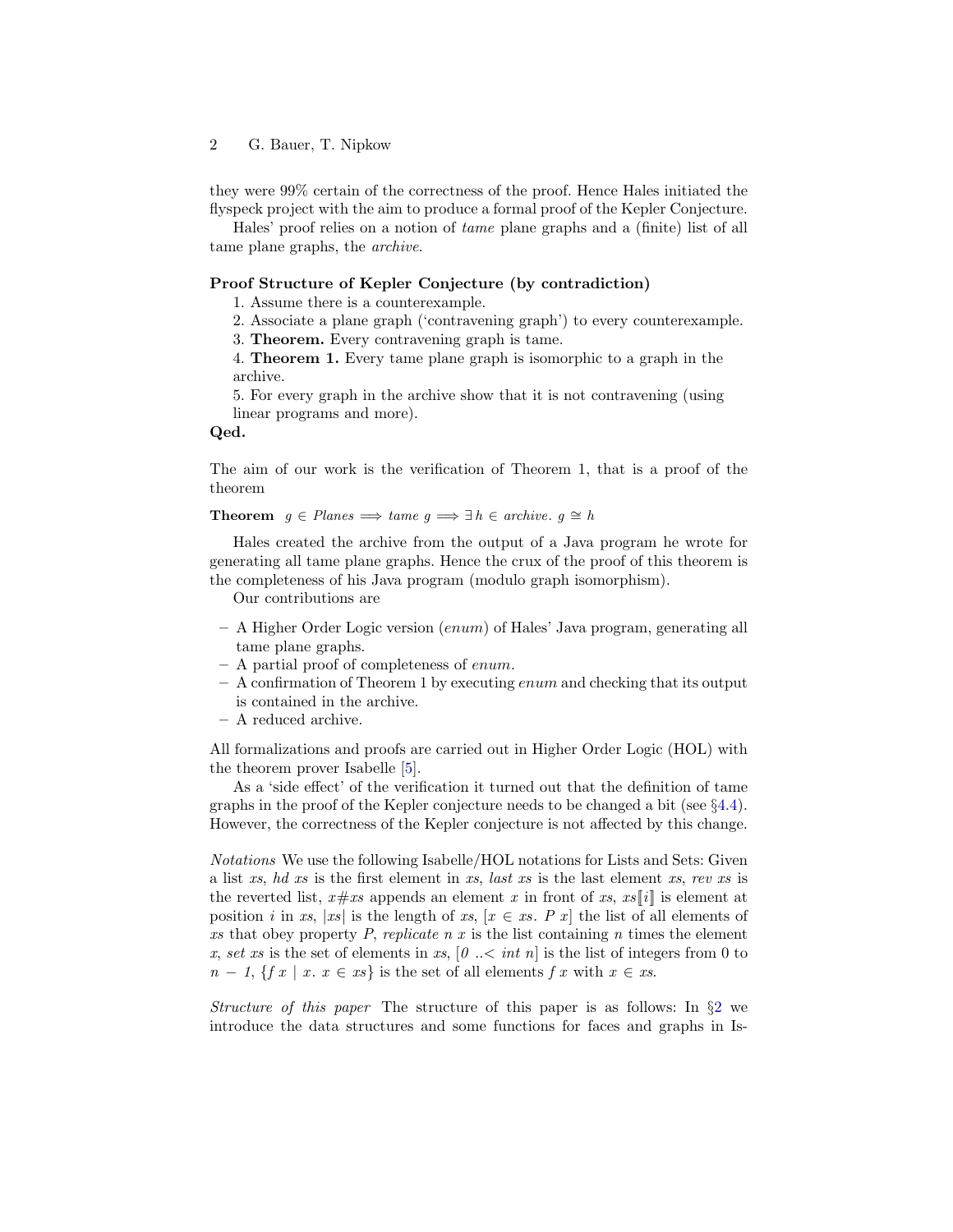abelle/HOL. In §[3](#page-6-0) we show the definition of plane graphs and their implementation in Isabelle/HOL. In §[4](#page-10-0) we recall the definition of tameness and show its translation to Isabelle/HOL. In §[5](#page-18-0) we show the proof structure of the completeness theorem induced by a set of refinement steps of the enumeration algorithm. In §[6](#page-22-0) we show the definition of graph isomorphism and an executable isomorphism test.

# <span id="page-2-0"></span>2 Graphs

In this section we define plane graphs in terms of sets of faces.

A face f is a finite set of vertices  $V_f$ , of cardinality at least 3, together with a cyclic permutation  $v \mapsto f \cdot v$  on them. Consequently,  $f \cdot v \neq v$  for all  $v \in V_f$ .



<span id="page-2-1"></span>Fig. 2. Example: A Face of length 6

When we want to draw graphs we need a convention in which orientation faces are to be drawn. We draw faces in clockwise orientation (see fig. [2\)](#page-2-1).

An unoriented edge is a two-element set  $\{v, w\}$  of vertices such that  $f \cdot v = w$ for some face  $f$ . The vertices  $v$  and  $w$  are then said to be adjacent. An *(oriented)* edge is a pair  $(v, w)$  such that  $f \cdot v = w$  for some face f.

A plane graph g is a nonempty finite set of faces with the following properties:

1. If  $f \cdot v = w$  then there is a unique face  $f'$  in g, with  $f' \cdot w = v$ . Hence associated to each vertex  $v$  in a graph  $g$  there is an automorphism of the faces of  $g$  that contain v. We write  $f \mapsto (g, v) \cdot f = f'$  for this function. Hence  $v = (g, v) \cdot f \cdot w$ . Moreover, each edge occurs in exactly two faces of  $g$  with opposite orientation. That is, for a face  $f$  and an edge in  $e$  there is exactly one face  $f'$  that contains the edge with opposite orientation.



2. For each vertex, the function  $f \mapsto (g, v) \cdot f$  is a cyclic permutation of the set of faces containing v.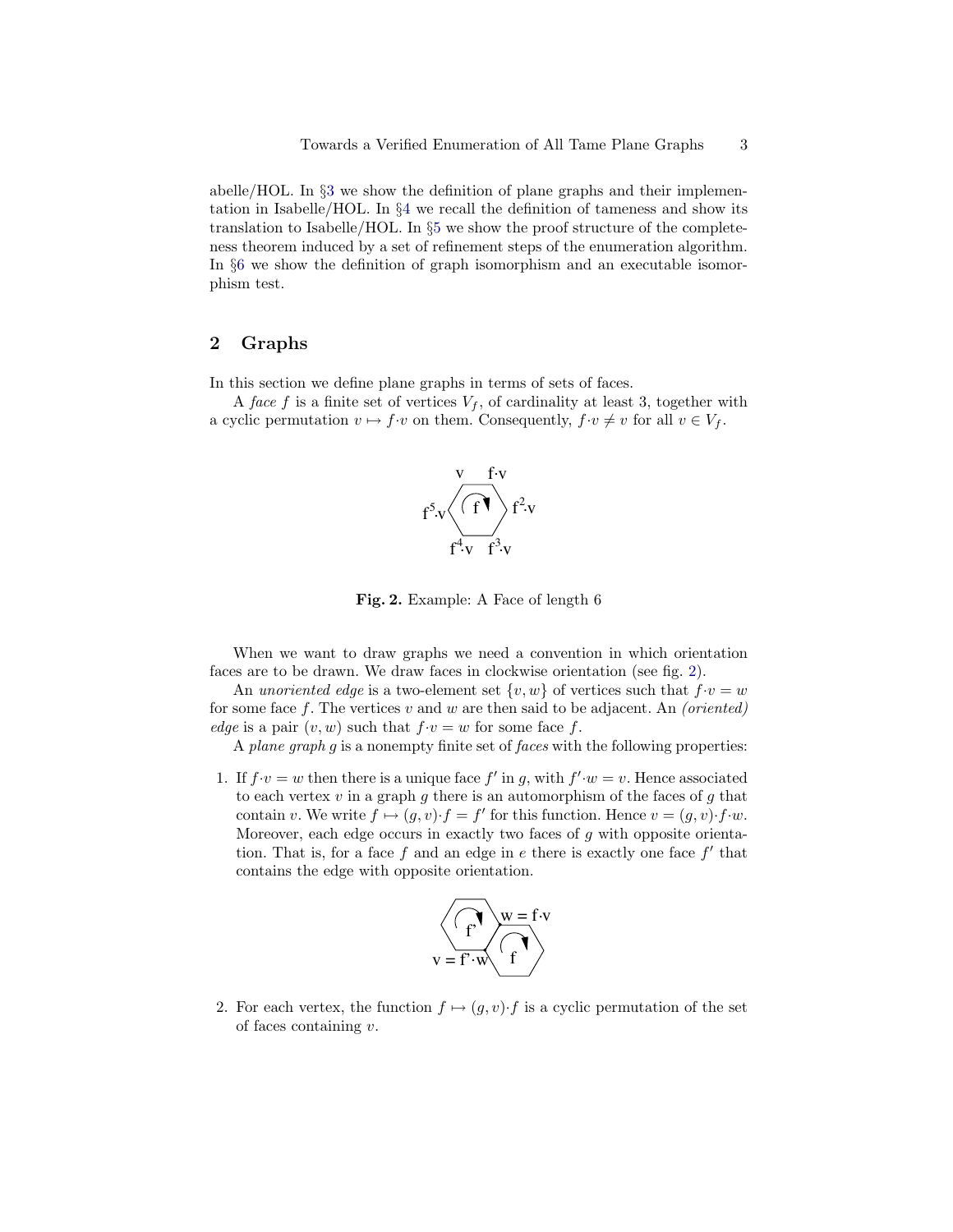- 4 G. Bauer, T. Nipkow
- 3. Euler's formula holds, relating the number of vertices  $\mathcal{V}$ , the number of edges  $\mathcal E$  and the number of faces  $\mathcal F$

$$
\mathcal{V} - \mathcal{E} + \mathcal{F} = 2
$$

Note that properties 1 and 2 together with the convention of drawing the vertices in a face in clockwise orientation imply that  $f \mapsto (g, v) \cdot f$  permutes the faces around a vertex v in counterclockwise orientation.



The *length*  $|f|$  is the number of vertices in a face f. A face of length 3 is called *triangle*, a face of length 4 is called *quadrilateral*, faces of length at least 5 are called exceptional. The degree of a vertex is the number of faces containing the vertex.  $tri(v)$  is the number of triangles containing a vertex v. quad(v) is the number of quadrilaterals containing a vertex v.  $except(v)$  is the number of exceptionals containing a vertex v. The type of a vertex is a triple  $(p, q, r)$ , where p is the number of triangles, q the number of quadrilaterals, and r is the number of exceptional faces containing the vertex. We write  $type(v) = (p, q)$  for  $type(v) = (p, q, 0).$ 

Two graphs  $g_1$  and  $g_2$  are called *properly isomorphic*, if there is a bijection of vertices, inducing a bijection of faces. For each graph  $g$  there is an opposite graph  $g^{op}$  obtained by reversing the cyclic order in each face. A graph  $g_1$  is called *isomorphic* to a graph  $g_2$   $(g_1 \cong g_2)$ , if  $g_1$  is properly isomorphic to  $g_2$  or  $g_2^{op}$ .

For the construction of plane graphs we distinguish two different kinds of faces: A face is marked either final or nonfinal (we use the terminology of the Java program, whereas in Hales' paper [\[3\]](#page-24-2) faces are called complete/incomplete). In our figures we draw final faces white and nonfinal faces (except a nonfinal face at the outside of a graph) grey.

Final faces are those that occur in the terminal graph, nonfinal faces can be further refined by adding new faces.

#### 2.1 Representation of Faces

We use integers as identifiers for vertices.

#### types  $vertex = int$

We represent faces by lists of (distinct) vertices and a face type. The type of a face is either final or nonfinal.

datatype  $facetype = Final | Nonfinal$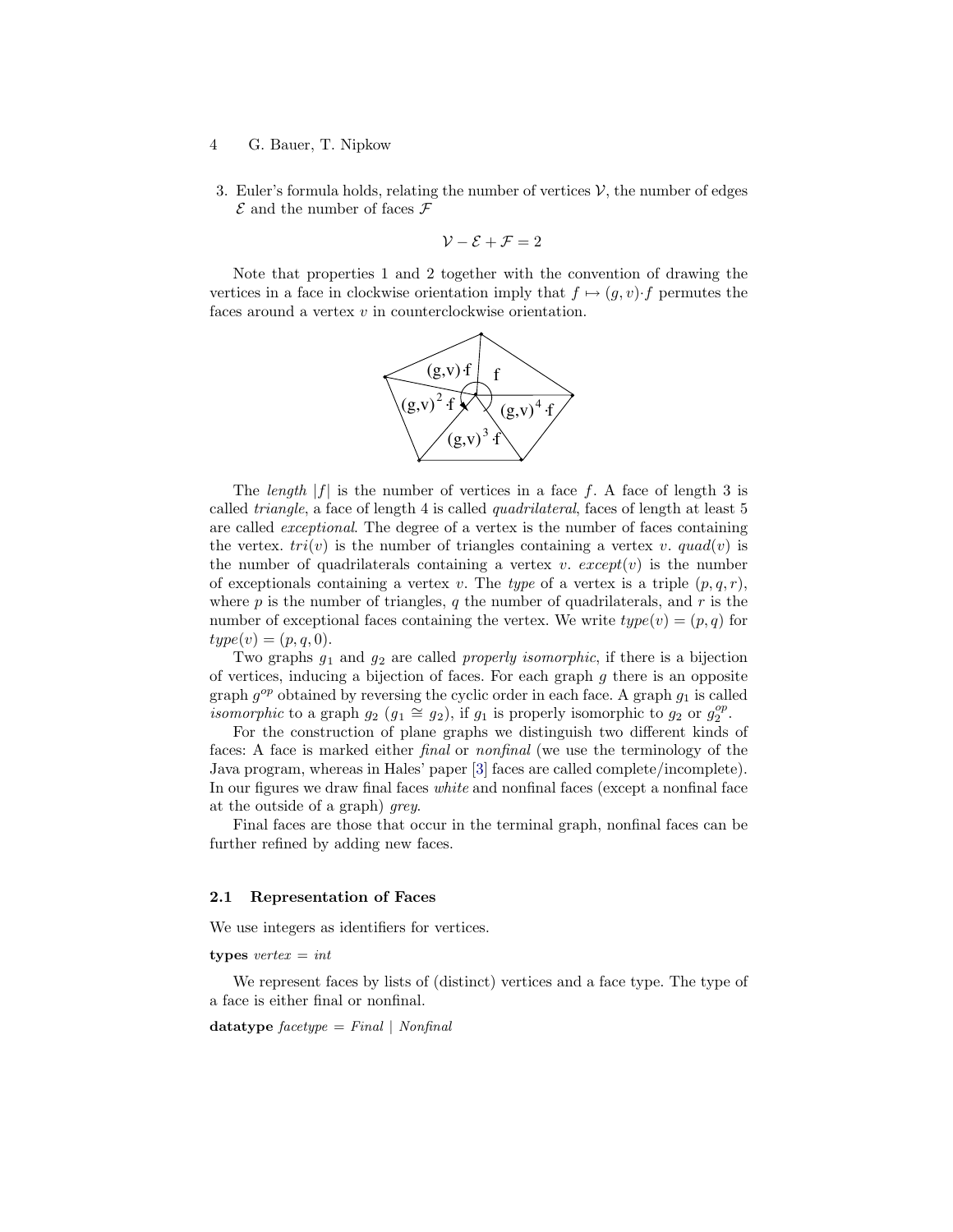datatype  $face = Face$  (vertex list) facetype

final ::  $'a \Rightarrow bool$ final (Face vs f) = (case f of Final  $\Rightarrow$  True | Nonfinal  $\Rightarrow$  False)

The set of vertices  $V_f$  in a face f is denoted by set (vertices f) where

vertices ::  $'a \Rightarrow vertex \; list$ vertices (Face vs  $f$ ) = vs

The function next Vertex (written as  $f \cdot v$ ), is based on findNext, which returns the successor of an element in a list.

findNext :: 'a list  $\Rightarrow$  'a  $\Rightarrow$  'a  $\Rightarrow$  'a findNext  $\parallel$  b  $c = c$ findNext  $(a \# as) b c =$ (case as of  $\parallel \Rightarrow c$  $(d\#ds) \Rightarrow if a = b then d else findNext as b c)$ 

 $nextVertex :: face \Rightarrow vertex \Rightarrow vertex$  $f \cdot v \equiv let \text{ } vs = \text{ } vertices \text{ } f \text{ } in \text{ } findNext \text{ } vs \text{ } v \text{ } (hd \text{ } vs \text{ } )$ 

Note that the function  $nextVertex$  will also return a value if  $v$  is not a vertex of f, because in Isabelle/HOL all functions have to be total. But during the generation the function is only called on vertices of f. For the verification of this function a precondition is introduced.

The *inverse* face  $f^{-1}$  of a face f is obtained by reversing the cyclic order in f. We define the permutation function  $f^{-1} \cdot v$  of the inverse face  $f^{-1}$ .

 $prevVertex :: face \Rightarrow vertex \Rightarrow vertex$  $f^{-1} \cdot v \equiv (let \ vs = \ vertices \ f \ in \ findNext \ (rev \ vs) \ v \ (last \ vs))$ 

#### 2.2 Representation of Graphs

A graph  $q$  is implemented as a datatype with the following components:

- vertices g, the list of vertices in g.
- faces g, the list of faces in g.
- *count Vertices*  $g$ , the number of vertices in  $g$ .
- faceListAt g, an incidence list of face lists, assigning each vertex v a list of faces in  $q$  containing  $v$ .
- heights g, a list of integers, assigning each vertex an integer height.
- baseVertex  $g$ , one of the vertices.

Note that for efficiency reasons of the enumeration algorithm, the representation is highly redundant, for example vertices g could be calculated from faces g, countVertices g could be calculated from vertices g, and faceListAt g could be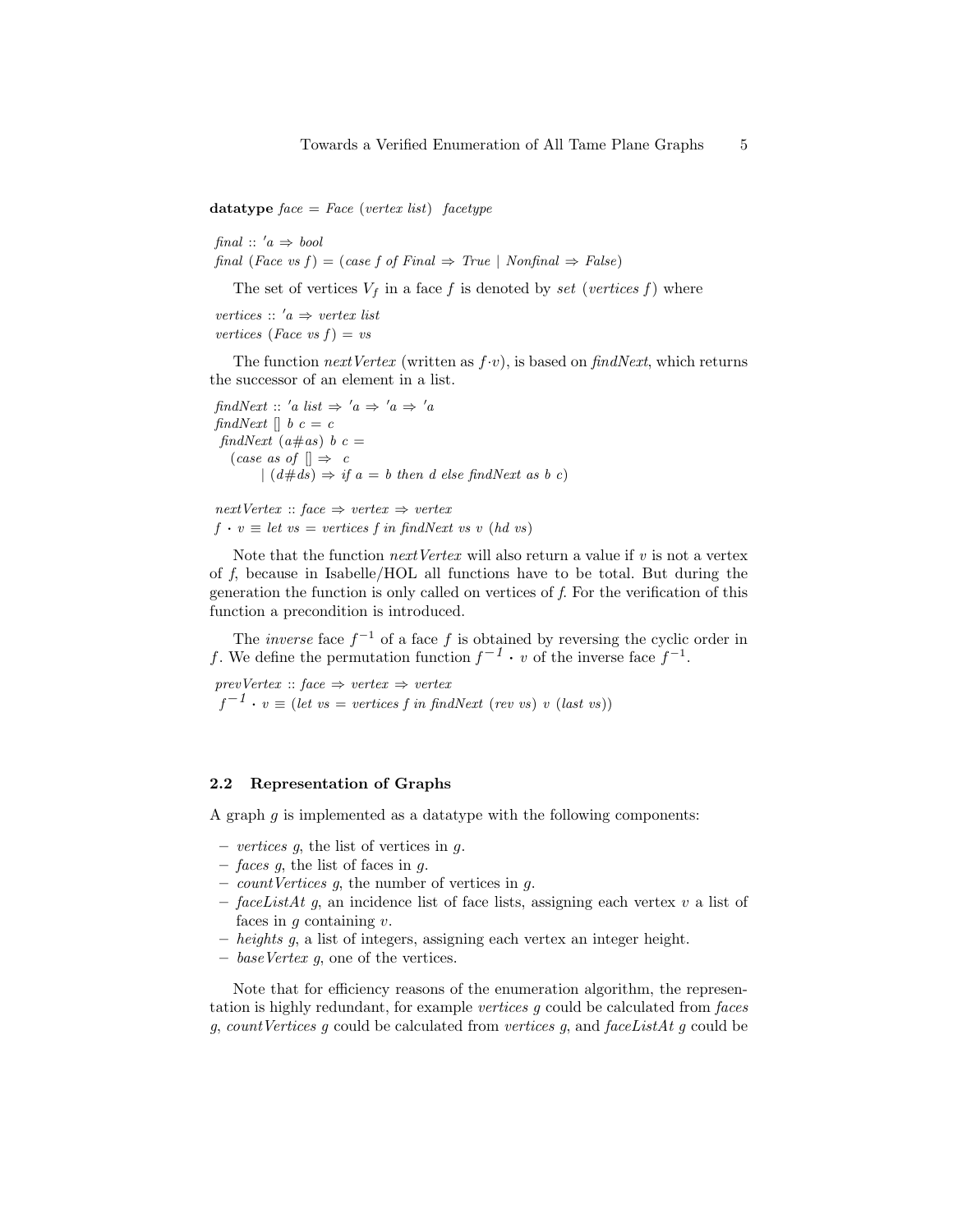calculated from faces g. The last two components are only used for optimization of the generation process.

Moreover it allows graphs that are not well-formed (inconsistent). Wellformedness is guaranteed by the inductive definition of plane graphs.

types  $faces = face list list$ types heights  $=$  int list

datatype graph = Graph (vertex list) (face list) int faces heights (vertex option)

vertices (Graph vs fs n f h b) = vs  $faces :: graph \Rightarrow face list$ faces (Graph vs fs n f h b) = fs

 $countVertices :: graph \Rightarrow int$  $countVertices$  (Graph vs fs n f h b) = n

 $faceListAt :: graph \Rightarrow faces$  $faceListAt (Graph vs fs n f h b) = f$ 

 $facesAt :: graph \Rightarrow vertex \Rightarrow face list$ facesAt g v  $\equiv$  faceListAt g  $\llbracket v \rrbracket$ 

heights :: graph  $\Rightarrow$  heights heights (Graph vs fs n f h b) = h

height :: graph  $\Rightarrow$  vertex  $\Rightarrow$  int height g v  $\equiv$  heights g  $\llbracket v \rrbracket$ 

baseVertex :: graph  $\Rightarrow$  vertex option baseVertex (Graph vs fs n f h b) = b

A graph is final if all faces are final.

finals :: graph  $\Rightarrow$  face list finals  $g \equiv [f \in \text{faces } g \text{ and } f]$ 

 $nonFinals :: graph \Rightarrow face list$ nonFinals  $g \equiv [f \in \text{faces } g. \neg \text{ final } f]$ 

final  $g \equiv (nonFinals \ g = []$ 

A vertex is final if all incident faces are final.

 $nonFinalsAt :: graph \Rightarrow vertex \Rightarrow face list$  $nonFinalsAt g v \equiv [f \in facesAt g v. \neg final f]$ 

 $finalVertex :: graph \Rightarrow vertex \Rightarrow bool$ finalVertex  $g \, v \equiv (nonFinalsAt \, g \, v = []$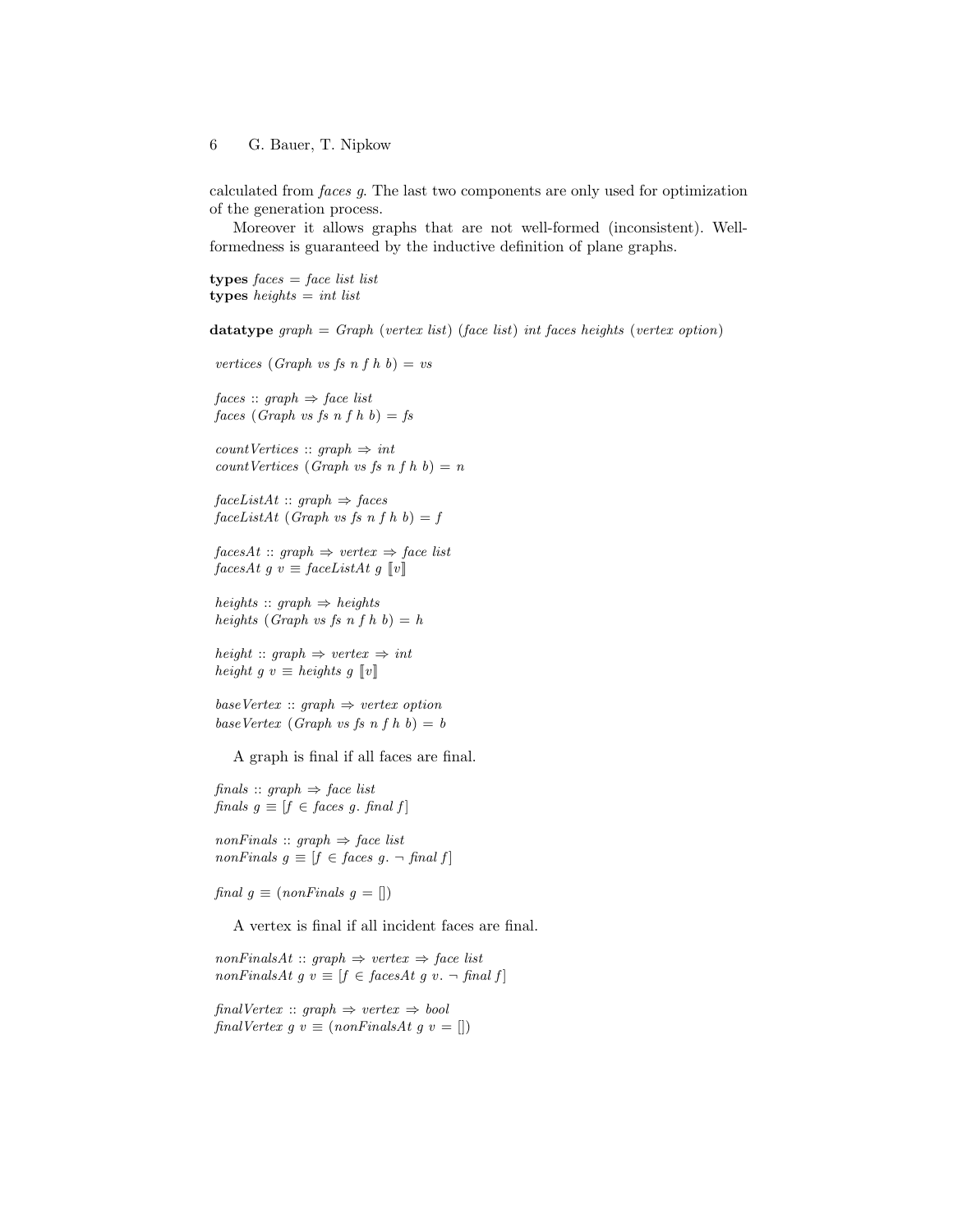#### 2.3 Counting the Number of Faces at a Vertex

```
degree :: graph \Rightarrow vertex \Rightarrow int
degree q v \equiv |facesAt q v|
```
tri :: graph  $\Rightarrow$  vertex  $\Rightarrow$  int tri g v  $\equiv |[f:facesAt\ g\ v.\ final\ f \wedge |vertices\ f| = 3]|$ 

```
quad :: graph \Rightarrow vertex \Rightarrow int
quad g v \equiv |[f: facesAt g v. final f \land |vertices f| = 4|]
```
 $except :: graph \Rightarrow vertex \Rightarrow int$ except g v  $\equiv$  |[f: facesAt g v. final f  $\land$  5  $\leq$  |vertices f| ||

A vertex v is called *incident* with a face  $f$ , if  $v$  is contained in  $f$ , i.e.  $v \in set \ (vertices\ f).$ 

An edge  $(a, b)$  is contained in face f, if b is the successor of a in f.

edges ::  $'a \Rightarrow (vertex \times vertex) set$ 

edges  $(f::face) \equiv \{(a, f \cdot a) | a \in set \ (vertices\ f)\}\$  $edges (g::graph) ≡ \bigcup f \in set (faces g)$ . edges f

The function *nextFace* (written as  $f \mapsto (g, v) \cdot f$ ) permutes the faces at a vertex v.

 $nextFace :: graph \times vertex \Rightarrow face \Rightarrow face$  $(g,v) \cdot f \equiv (let \; fs = (facesAt \; g \; v) \; in$ (case fs of  $\parallel \Rightarrow f$  $\vert g \# gs \Rightarrow \text{findNext } \text{fs } f \text{ (hd fs)}$ 

# <span id="page-6-0"></span>3 Plane Graphs

We use an inductive definition of (connected) plane graphs.

We start the construction with *initial* graphs (seed graphs): Note that the set of faces allways contains also the outer face. Hence initial graphs consist of two faces, one final inner and one nonfinal outer, where the final one is the inverse of the nonfinal one.

We modify a graph  $q$  by adding a new final face in a nonfinal face  $f$  of  $q$ . This is performed by applying a patch for f at an edge e of f. A patch  $p$  is a partial graph with at least 2 faces, one final face  $f_2$  (the final face we want to add to the graph), one nonfinal face  $f_1$  (the inverse face of f) and 0 or more nonfinal faces, uniquely determined by  $f$  and  $f_2$ , filling the 'gap' between the old nonfinal face  $f$  and the new final face  $f_2$  (see example in fig. [3\)](#page-7-0).

We apply a patch by replacing f in g by  $p - \{f_1\}$ . The new nonfinal faces complete the new graph such that again every edge is contained in exactly two faces (in opposite directions).

Ultimately, we define a partial plane graph inductively as follows: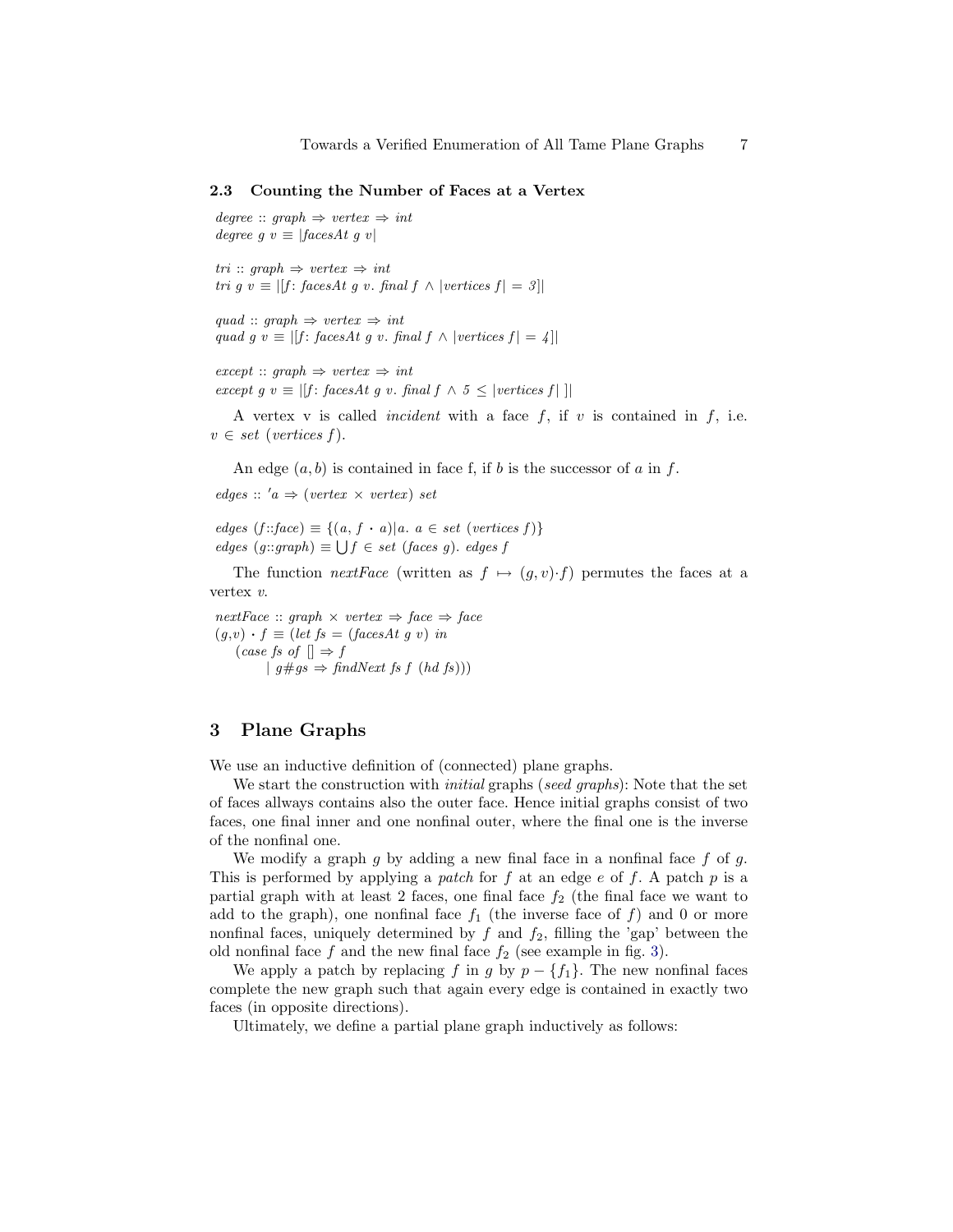8 G. Bauer, T. Nipkow



Fig. 3. All patches for a face of length 6 with final face of length 3

<span id="page-7-0"></span>(initial) Every initial graph is a partial plane graph.

(add face) Given a partial plane graph, the graph obtained by adding one final face is a partial plane graph.

A final graph is one in which every face is final. Every final plane graph can be identified with a plane graph.

It is easy to show that every graph generated using this inductive definition is plane. This can be verified by induction over the generation, using Euler's formula. On the other hand it must be shown that we can reach every plane graph using this construction.

#### Theorem.

Every plane graph can be reached using the construction described above.

## Proof.

Let q be any plane graph. We can choose any face as initial graph. Let  $h$  be a nonempty connected subset of g and  $h'$  a partial plane graph, reachable by the inductive definition, such that the set of faces of  $h$  is the set of final faces of  $h'$ . Then  $g$  can be reached from  $h'$ . The proof is by induction on the cardinality of the difference of set of faces in  $g$  and the set of final faces in  $h'$ . We show that we can always add a new final face to  $h'$ : If  $h'$  is nonempty, there is a nonfinal face f in  $h'$ , that shares an edge with one of the final faces in  $h'$ . In g there is exactly one face  $f_2$  that shares this edge with one of the final faces in h. We can add the final face  $f_2$  to  $h'$  with a patch for the nonfinal face f with final face  $f_2$ . The thorem follows by the induction hypothesis. Qed.

We refine the process of generating graphs by successively generating graphs with maximum face length n, starting from  $n = 3, 4, \ldots$  (see fig[.4\)](#page-8-0). We can get the set of all plane graphs with maximum face length  $n$  by starting with an initial graph with face length  $n$  and in every step adding only new faces with length between 3 and n.

## 3.1 Construction of Seed Graphs

An *initial graph* is a graph with one final face of length  $n$  and one nonfinal face of length  $n$  (in opposite direction).

It is constructed by the function graph n.

 $graph :: nat \Rightarrow graph$ graph  $n \equiv$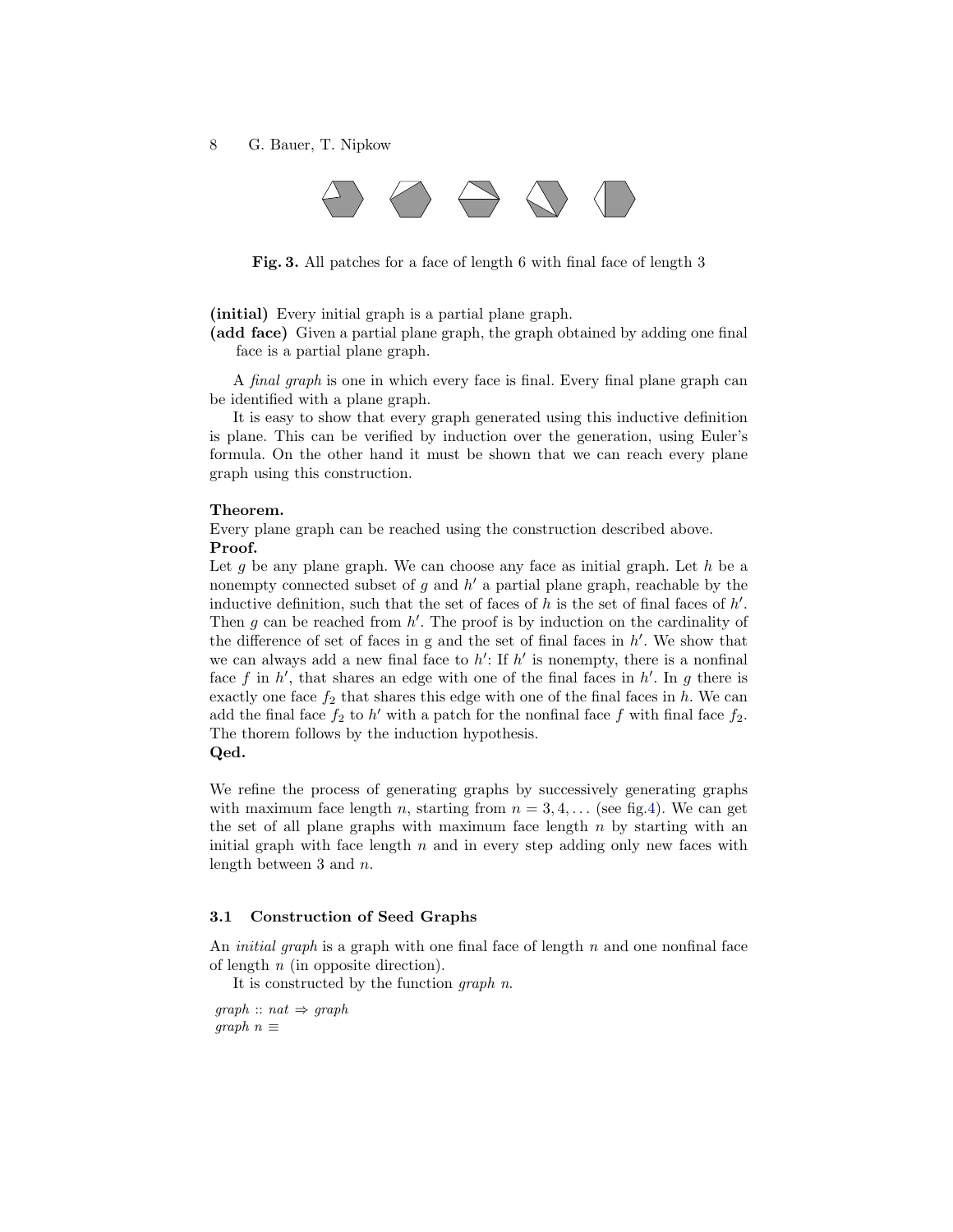

<span id="page-8-0"></span>Fig. 4. Trees of generated plane graphs, with maximal face length  $3, 4, 5, \ldots$ 

(let  $vs = [0 \dots < int n]$ ;  $fs = [Face vs Final, Face (rev vs) Nonfinal];$  $b = (if n < 5 then None else Some (hd vs))$ in (Graph vs fs (int n) (replicate n fs) (replicate n 0) b))

**Example.** An initial triangle graph has one final face containing the vertices  $[0, \cdot]$ 1, 2 and one nonfinal face containing the vertices  $[2, 1, 0]$ . The set of vertices is  $[0, 1, 2]$  and for each vertex in the graph, the list of adjacent faces contains both faces. The values for the heights of the vertices are initially 0.

 $graph 3 =$ Graph  $[0, 1, 2]$  $[Face [0, 1, 2] Final, Face [2, 1, 0] Nonfinal]$ 3  $[[Face [0, 1, 2] Final, Face [2, 1, 0] Nonfinal],$ [Face  $[0, 1, 2]$  Final, Face  $[2, 1, 0]$  Nonfinal],  $[Face [0, 1, 2] Final, Face [2, 1, 0] Nonfinal]$  $[0, 0, 0]$ None



#### 3.2 Generation of the Tree of Plane Graphs

For the definition of plane graphs, we first define a generic tree function, inductively as the reachability relation induced by a given successor function succs. An intuitive definition of the set of graphs reachable from a start graph  $g$  is the following: g is reachable from g (rule root). If  $g'$  is reachable from g and  $g''$  is one of the successors of  $g'$  then  $g''$  is reachable from  $g$  (rule succs).

We define a constant  $Tree :: (graph \Rightarrow graph list) \Rightarrow graph \Rightarrow graph set by$ the following two clauses:

 $g \in Tree$  succs g  $g' \in$  Tree succs  $g \implies g'' \in set$  (succs  $g' \implies g'' \in$  Tree succs g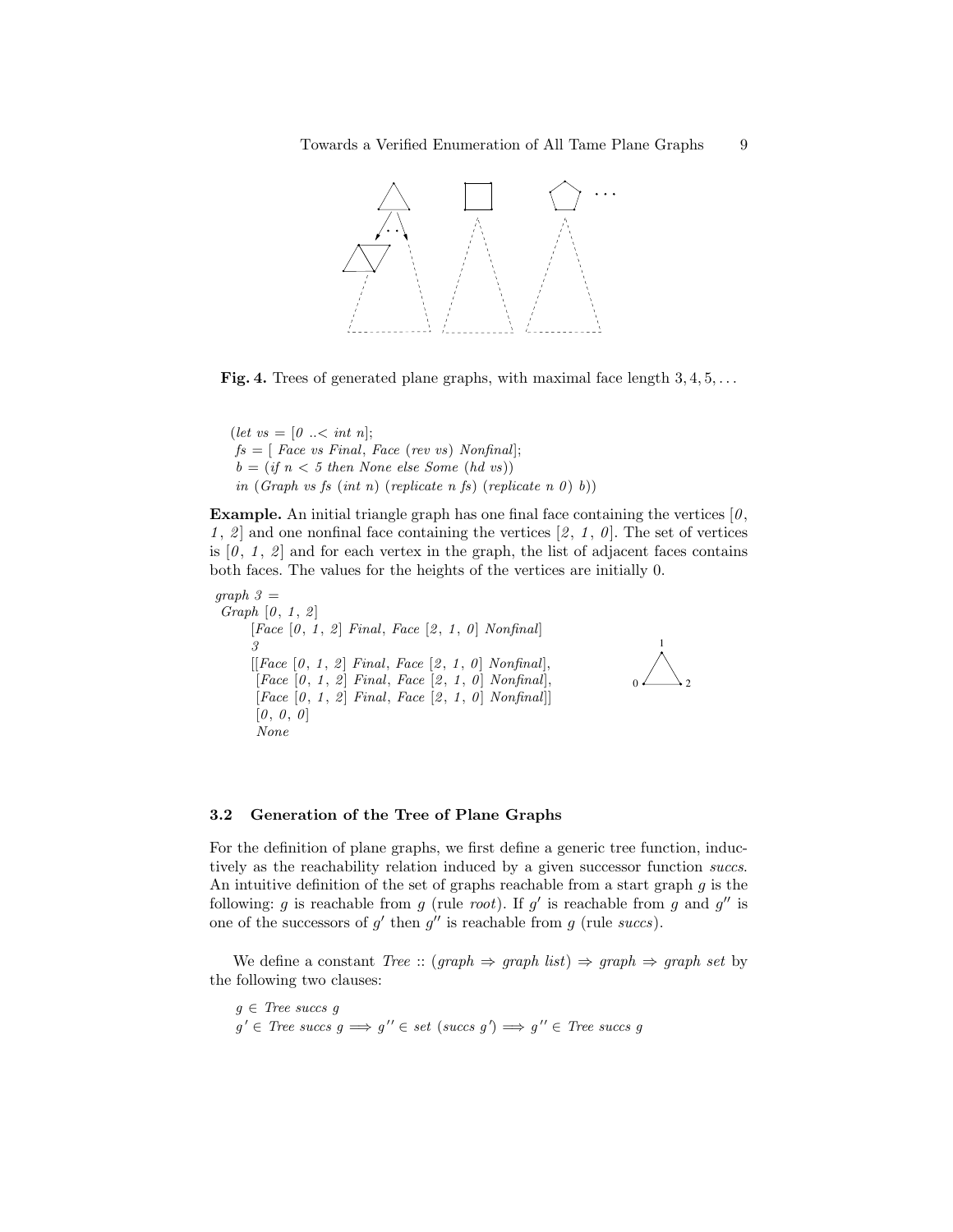We aim at a definition of plane graphs for which we can generate executable ML code. But the ML code generated from this first definition of Tree does not terminate even if the defined set is finite. The reason is the depth-first evaluation strategy of inductive definitions [\[1\]](#page-24-3). When all elements of a finite set are enumerated, the generated function can still recursively call itself, whereas the termination condition is never reached.

For this reason we need to change the order in which one step and n steps are performed in the induction step. Then the evaluation is stopped as soon as set (succs  $g$ ) is empty. This does not allow us to treat the start graph as a constant in the definition, hence we need to define trees as a binary relation of graphs rather than a function from graphs to a list of graphs. We end up with the following definition (see fig. [5\)](#page-9-0):



<span id="page-9-0"></span>Fig. 5. Inductive definition of graph trees.

We define a constant tree ::  $(graph \Rightarrow graph \; list) \Rightarrow (graph * graph) \; set \; by$ the following two clauses:

 $(g, g) \in tree$  succs  $g' \in set \ (success \ g) \Longrightarrow (g', g'') \in tree \ success \Longrightarrow (g, g'') \in tree \ success$ 

Then we define the set of all terminal (final) graphs in a tree, generated by a given parameter param, and with given seed and succs functions.

 $terminals TreeParam :: 'parameter \Rightarrow ('parameter \Rightarrow graph) \Rightarrow$  $('parameter \Rightarrow graph \Rightarrow graph list) \Rightarrow graph set$ terminal: (seed param, g)  $\in$  tree (succs param)  $\implies$  final g  $\implies$  $g \in terminalsTreeParam$  param seed succs

The set of all terminal graphs is then the set of all graphs generated by any parameter

terminalsTree ::

 $('parameter \Rightarrow graph) \Rightarrow ('parameter \Rightarrow graph \Rightarrow graph list) \Rightarrow graph set$ param:  $g \in terminalsTreeParam$  param seed succs  $\implies$  $q \in terminalsTree$  seed succs

We can show that both definitions *tree* and *Tree* are equivalent.

**Lemma** tree-eq:  $((g, g') \in tree \: success) = (g' \in Tree \: success \: g)$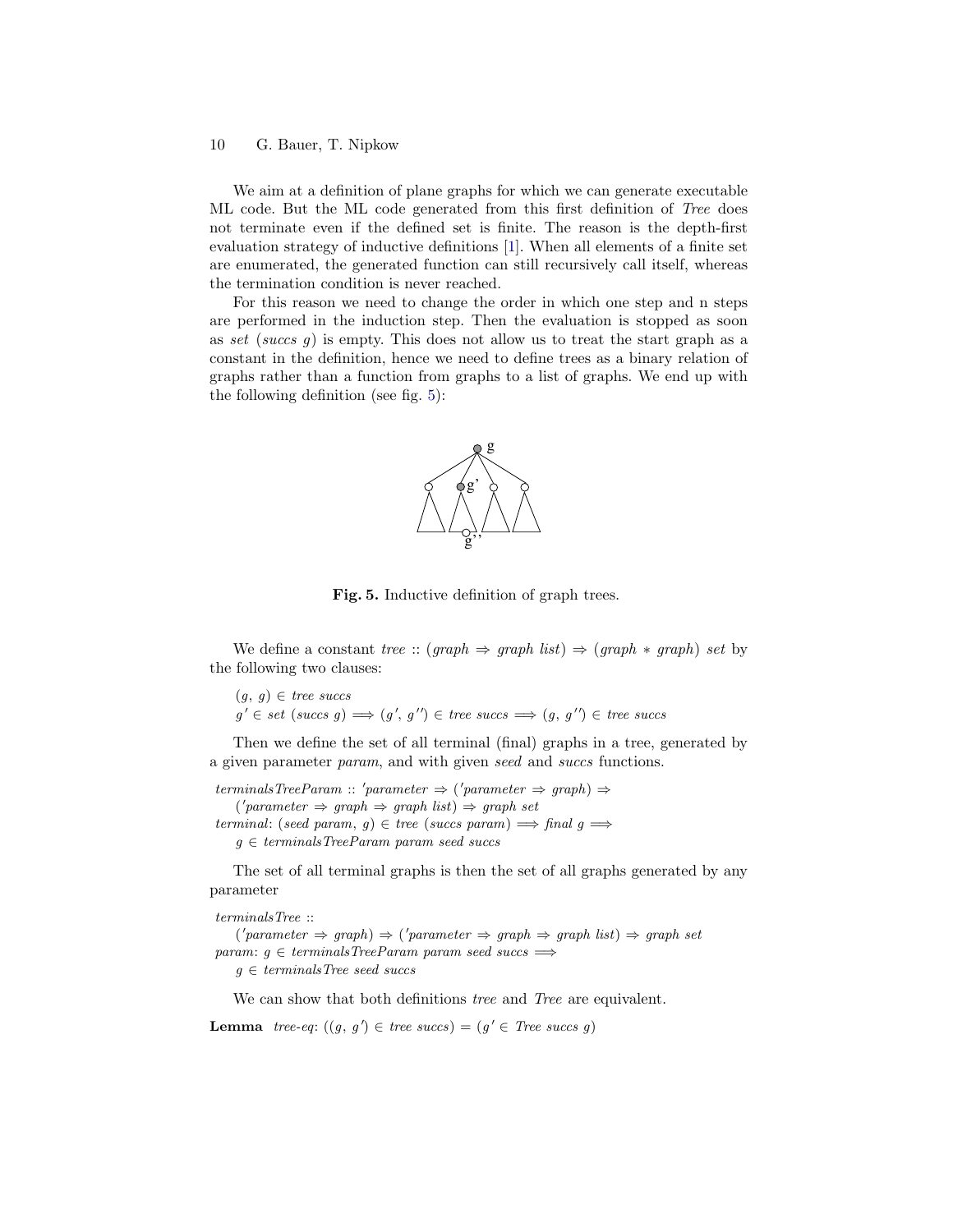#### 3.3 The Definition of Plane Graphs

For the definition of plane graphs it is sufficient to start the generation with a seed graph consisting of a single face of arbitrary length and restrict the length of new faces to the length of the initial face.

Every seed graph is represented by a parameter, an integer value of the set  $\{3,\ldots\}$ , the size of the final face.

planeparameter =  $\{i::int. 3 \leq i\}$ 

The successor function successorsList param g calculates all patches for a graph g for all nonfinal faces f in g at all edges given by a vertex  $v$  in f, with a new final face of length i between 3 and the maximum face length given by the parameter param. The function Seed param constructs a seed graph for the parameter param. Using these functions , we finally define plane graphs.

```
Planes :: graph set
Planes \equiv terminalsTree (Seed::planeparameter \Rightarrow graph) successorsList
PlanesParam :: planeparameter \Rightarrow graph setPlanesParam param \equivterminalsTreeParam param (Seed::planeparameter \Rightarrow graph) successorsList
PlanesTree :: planeparameter \Rightarrow graph setPlanesTree param \equiv Tree (successorsList param) (Seed param)
```
This definition of plane graphs contains infinitely many trees and each tree has infinitely many elements.

# <span id="page-10-0"></span>4 Tame Plane Graphs

In this section we first recall the definition of tame plane graphs according to [\[3\]](#page-24-2) and then show how they can be defined in Isabelle/HOL.

First we need to define some constants and functions: The constant 14.8 is called the target.

 $\mathbf{a} : \mathbf{N} \to \mathbf{R}$  is defined by

$$
\mathbf{a}(n) = \begin{cases} 14.8 & n = 0,1,2, \\ 1.4 & n = 3, \\ 1.5 & n = 4, \\ 0 & \text{otherwise} \end{cases}
$$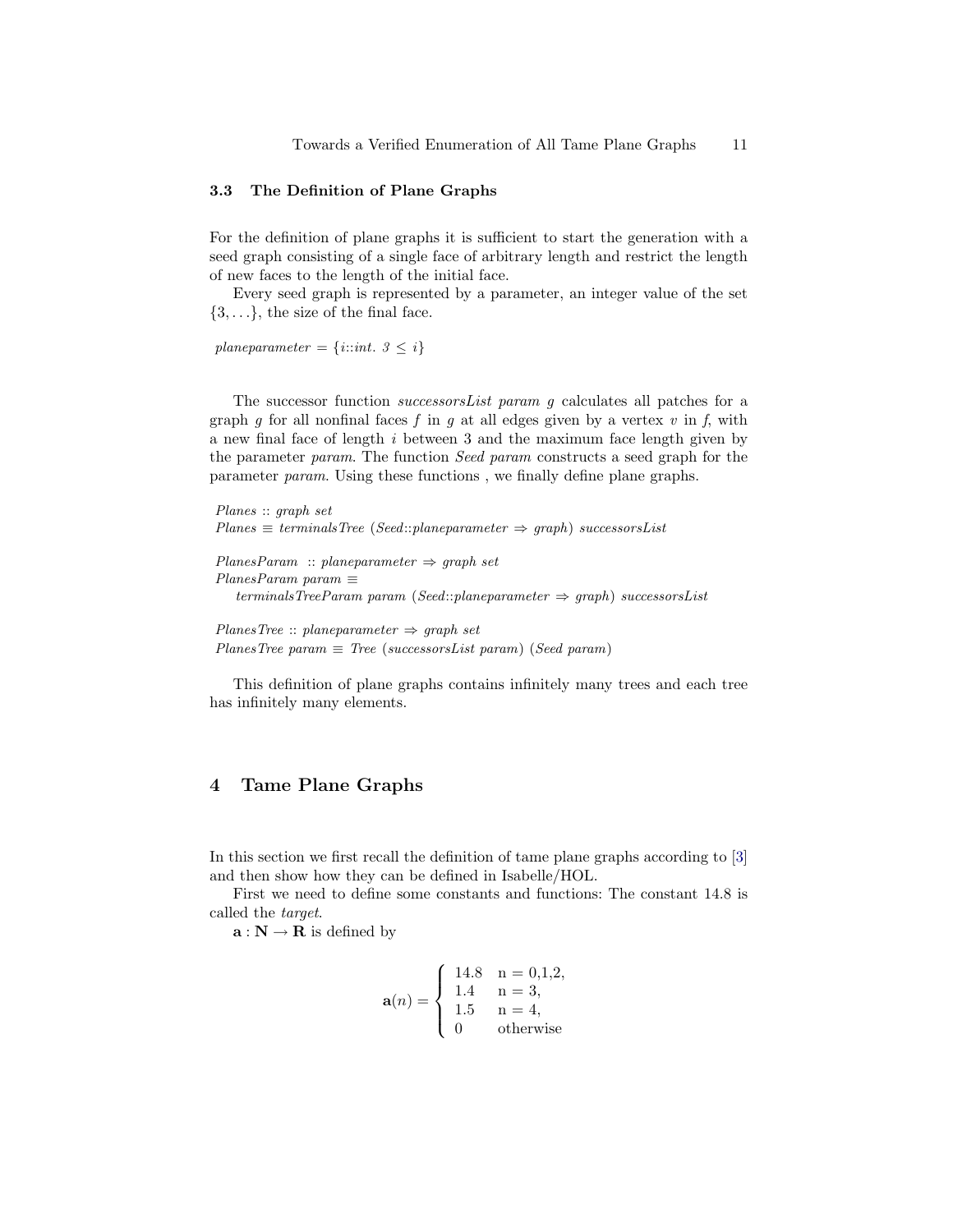$\mathbf{b} : \mathbf{N} \times \mathbf{N} \to \mathbf{R}$  is defined by the following table (where x=14.8), otherwise the result is 14.8.

| ${\bf b}(p,q) \mid q=0$ |              |                   |              |                |              |
|-------------------------|--------------|-------------------|--------------|----------------|--------------|
| $\overline{p=0}$        | X            | X                 | $\mathbf{x}$ | 7.135 10.649   |              |
|                         | $\mathbf x$  | $\mathbf x$       |              | 6.95 7.135     | $\mathbf{x}$ |
| 2                       | $\mathbf x$  | 8.5               |              | 4.756 12.981 x |              |
| 3                       | $\mathbf{x}$ | $3.642$ $8.334$ x |              |                | $\mathbf x$  |
|                         |              | 4.139 3.781 x     |              | $\mathbf{x}$   | X            |
| 5                       |              | $0.55$ 11.22 x    |              | $\mathbf{x}$   | X            |
|                         | 6.339        | $\mathbf{x}$      |              | Х              | X            |

 $\mathbf{c} : \mathbf{N} \to \mathbf{R}$  is defined by

$$
\mathbf{c}(n) = \begin{cases} 1 & n = 3, \\ 0 & n = 4, \\ -1.03 & n = 5, \\ -2.06 & n = 6, \\ -3.03 & \text{otherwise} \end{cases}
$$

 $\mathbf{d}:\mathbf{N}\rightarrow \mathbf{R}$  is defined by

d(n) = 0 n = 3, 2.378 n = 4, 4.896 n = 5, 7.414 n = 6, 9.932 n = 7, 10.916 n = 8, 14.8 otherwise

A set of vertices  $V$  is called a *separated* set of vertices, if

- 1. For every vertex in  $V$  there is an exceptional face containing it.
- 2. No two vertices in V are adjacent.
- 3. No two vertices in V lie on a common quadrilateral.
- 4. Each vertex in V has degree 5.

A weight assignment is a function  $w: G \to \mathbf{R}_0^+$ . A weight assignment is admissible, if

- 1.  $\mathbf{d}(|f|) \leq w(f)$ .
- 2. If v has type  $(p, q)$ , then  $\mathbf{b}(p, q) \leq \sum$ v∈f  $w(f).$
- 3. Let  $V$  be any set of vertices of type  $(5,0)$ . If the cardinality of V is  $k \leq 4$ , then  $0.55k \leq \sum$  $V\cap f\neq\emptyset$  $w(f).$
- 4. Let V be any separated set of vertices. Then  $\Sigma$ v∈V  $\mathbf{a}(tri(v)) \leq \sum$  $V \cap f \neq \emptyset$  $(w(f) - d(|f|)).$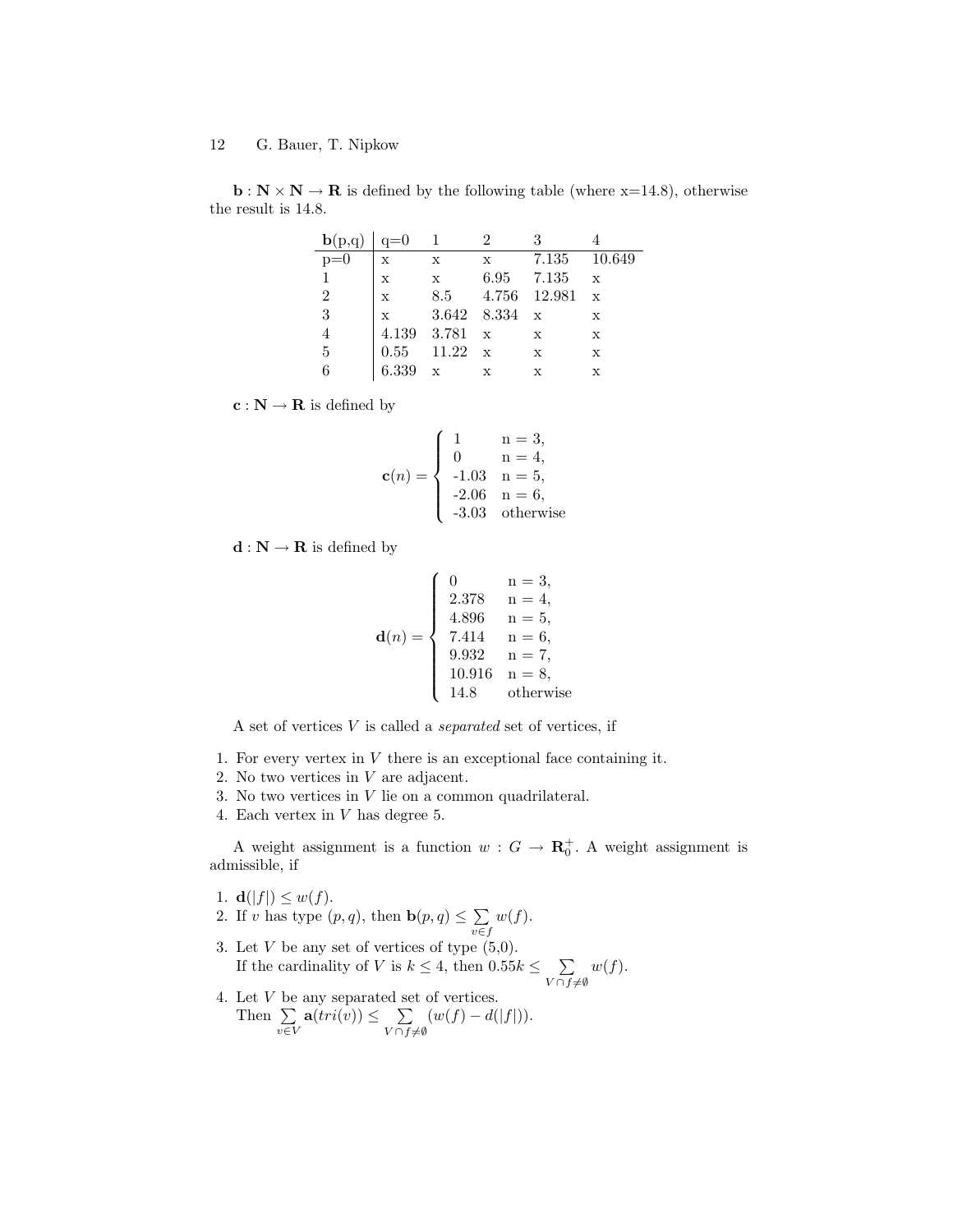Definition. A plane graph is called *tame* if it satisfies the following conditions.

- 1. The length of each face is (at least 3 and) at most 8.
- 2. Every 3-circuit is a face or the opposite of a face.
- 3. Every 4-circuit surrounds one of the cases illustrated in fig. [6.](#page-12-0)



<span id="page-12-0"></span>Fig. 6. Tame 4-circuits

- 4. The degree of every vertex is (at least 2 and) at most 6.
- 5. If a vertex is contained in an exceptional face, then the degree of the vertex is at most 5.

6.

$$
\sum_{f} \mathbf{c}(|f|) \ge 8.
$$

7. There exists an admissible weight assignment of total weight  $\Sigma$ f  $w(f)$  less than the target, 14.8.

### 4.1 Constants

In the following we show the implementation of these definitions in Isabelle/HOL. The names of the defined constants correspond to the numbers of properties in the definition, e.g.  $tame3$  corresponds to property 3 of  $tame$ .

The implementation is quite close to the mathematical description for the conditions of tameness that can be expressed in set theoretic formulas. Other conditions, like that all quadrilaterals surround a certain set of configurations must be modeled explicitely.

We multiply all constants by 1000 in order to calculate with integer values, since no higher precision ever occurs in the program.

squanderTarget :: int  $squareTarget \equiv 14800$ 

 $excessTCount :: int \Rightarrow int$  $\mathbf{a} t \equiv \text{if } t < \text{if } 3 \text{ then } \text{square}$ else if  $t = 3$  then  $1400$ else if  $t = 4$  then 1500 else 0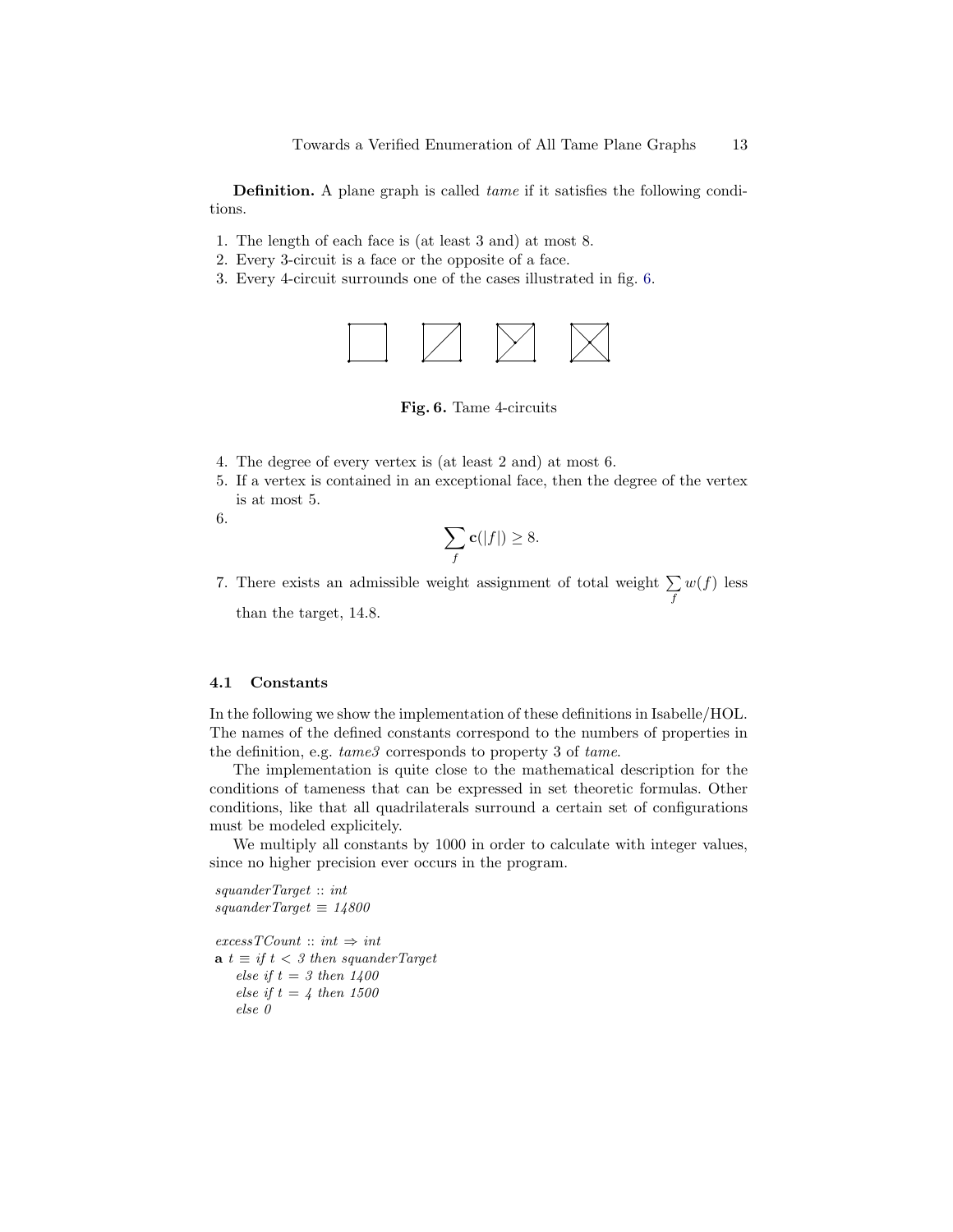```
squanderVertex :: int \Rightarrow int \Rightarrow intb p q \equiv if p = 0 \land q = 3 then 7135
   else if p = 0 \land q = 4 then 10649
   else if p = 1 \wedge q = 2 then 6950
   else if p = 1 \wedge q = 3 then 7135
   else if p = 2 \land q = 1 then 8500
   else if p = 2 \wedge q = 2 then 4756
   else if p = 2 \wedge q = 3 then 12981
   else if p = 3 \land q = 1 then 3642else if p = 3 \wedge q = 2 then 8334
   else if p = 4 \land q = 0 then 4139
   else if p = 4 \land q = 1 then 3781
   else if p = 5 \land q = 0 then 550
   else if p = 5 \land q = 1 then 11220
   else if p = 6 \land q = 0 then 6339
   else squanderTarget
scoreFace :: int \Rightarrow intc n \equiv if n = 3 then 1000else if n = 4 then 0
   else if n = 5 then -1030else if n = 6 then -2060else if n = 7 then -3030else if n = 8 then -3030else −3030
getSquareFace :: int \Rightarrow intd n \equiv if n = 3 then 0else if n = 4 then 2378
   else if n = 5 then 4896else if n = 6 then 7414else if n = 7 then 9932
   else if n = 8 then 10916
   else squanderTarget
```
# 4.2 Separation

separated1: For each vertex in V there is an exceptional face containing it:

separated1 :: graph  $\Rightarrow$  vertex set  $\Rightarrow$  bool separated1 g  $V \equiv \forall v \in V$ . except g  $v \neq 0$ 

separated2: No two vertices in V are adjacent:

 $separated2 :: graph \Rightarrow vertex set \Rightarrow bool$ separated2 g  $V \equiv \forall v \in V$ .  $\forall f \in set$  (facesAt g v).  $f \cdot v \notin V$ 

separated3: No two vertices lie on a common quadrilateral:

 $separated3 :: graph \Rightarrow vertex set \Rightarrow bool$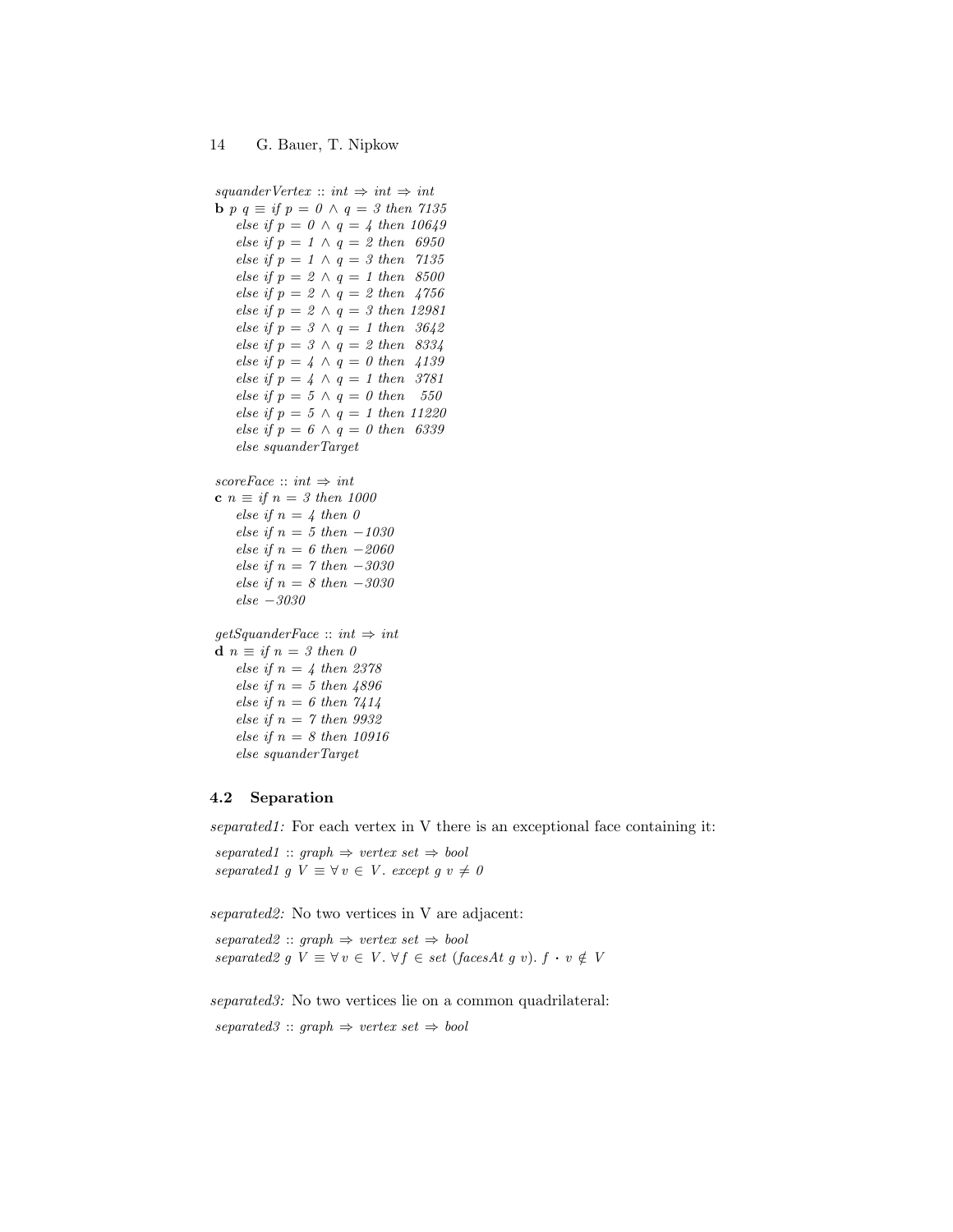separated3 g  $V \equiv$  $\forall v \in V$ .  $\forall f \in set \ (facesAt \ g \ v)$ . |vertices  $f \mid \leq 4 \longrightarrow set \ (vertices \ f) \cap V = \{v\}$ 

 $preSeparated :: graph \Rightarrow vertex set \Rightarrow bool$ preSeparated g  $V \equiv$  separated2 g  $V \wedge$  separated3 g  $V$ 

separated $\frac{d}{dx}$ : Every vertex in V has degree 5.

 $separated$  :: graph  $\Rightarrow$  vertex set  $\Rightarrow$  bool separated $4 \ g \ V \equiv \forall v \in V$ . degree  $g \ v = 5$ 

separated :: graph  $\Rightarrow$  vertex set  $\Rightarrow$  bool separated g  $V \equiv$ separated1 g V  $\land$  separated2 g V  $\land$  separated3 g V  $\land$  separated4 g V

# 4.3 Admissibility

admissible0: A weight assignment assigns every face a non-negative value.

 $admissible0 :: (face \Rightarrow int) \Rightarrow graph \Rightarrow bool$ admissible0 w  $g \equiv \forall f \in set$  (faces g).  $0 \leq w f$ 

admissible1:  $\mathbf{d}(|f|) \leq w(f)$ .

 $admissible1 :: (face \Rightarrow int) \Rightarrow graph \Rightarrow bool$ admissible1 w  $g \equiv \forall f \in set$  (faces g). d |vertices  $f \leq w f$ 

admissible2: If v has type  $(p, q)$ , then  $\mathbf{b}(p, q) \leq \sum$ v∈f  $w(f).$ 

 $admissible2 :: (face \Rightarrow int) \Rightarrow graph \Rightarrow bool$ admissible2 w  $g \equiv$  $\forall v \in set \ (vertices \ g)$ . **b**  $(tri \ g \ v) \ (quad \ g \ u) \leq \sum f \in facesAt \ g \ v \ w \ f$ 

admissible3: Let V be any set of vertices of type  $(5,0)$ . If the cardinality of V is  $k \leq 4$ , then  $0.55k \leq \sum$  $V \cap f \neq \emptyset$  $w(f).$ 

 $admissible3 :: (face \Rightarrow int) \Rightarrow graph \Rightarrow bool$ admissible3 w  $q \equiv$  $\forall V. \; card \; V \leq 4 \longrightarrow$  $V \subseteq \{v. \ v \in set \ (vertices \ g) \land \ tri \ g \ v = 5 \land \ quad \ g \ v = 0 \} \longrightarrow$  $\sum_{f} \in [f \in \mathit{faces}\; g. \; V \cap \mathit{set}\; (vertices \; f) \neq \{\}] \; w \; f \leq 550 \; * \; int \; (card \; V)$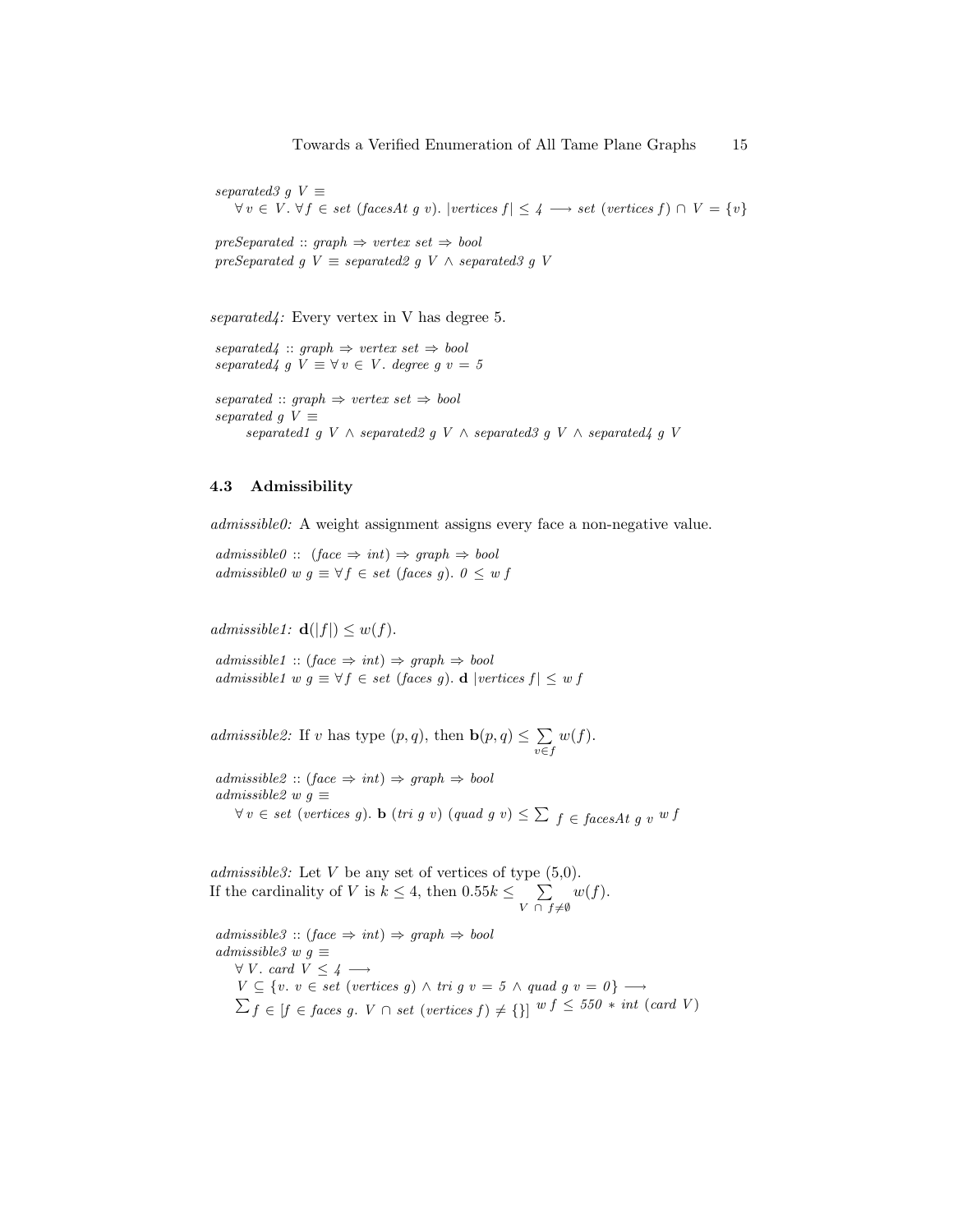$admissible$ : Let V be any separated set of vertices. Then  $\Sigma$ v∈V  $\mathbf{a}(tri(v)) \leq \sum$  $V$  ∩  $f \neq \emptyset$  $(w(f) - d(|f|)).$  $admissible4 :: (face \Rightarrow int) \Rightarrow graph \Rightarrow bool$ admissible4 w  $g \equiv$  $\forall V.$  separated g (set V)  $\longrightarrow$ set  $V \subseteq set$  (vertices g)  $\longrightarrow$  $(\sum_{v \in V} a (tri \ g \ v))$ <br>+  $(\sum_{f \in [f \in faces \ g. \ \exists v \in set \ V. \ f \in set (facesAt \ g \ v)] \ d \vert vertices f \vert)$  $\leq \sum_{f \in [f \in faces\ g. \ \exists\ v \in \ set\ V.\ f \in \ set\ (facesAt\ g\ v)]^{wf}$  $admissible :: (face \Rightarrow int) \Rightarrow graph \Rightarrow bool$ admissible w  $q \equiv$ 

admissible0 w g ∧ admissible1 w g ∧ admissible2 w g ∧ admissible3 w g  $\wedge$  admissible4 w q

#### <span id="page-15-0"></span>4.4 Tameness

In the algorithm of generating all tame plane graphs a graph is neglected if it contains two adjacent vertices of type  $(4, 0)$  (see fig. [7\)](#page-15-1). During the verification

<span id="page-15-1"></span>

**Fig. 7.** Two adjacent vertices of type  $(4, 0)$ 

it turned out that the original definition of tame graphs by Hales in fact allows graphs that are not generated by the algorithm:

These graphs are of the following form: two adjacent vertices of type  $(4, 0)$ , bounded by a 4-circuit. On the outside one of the tame configurations of fig. [6,](#page-12-0) discarding any that give fewer than 8 triangles.

Hales [private communication] suggested that we strengthen the notion of tameness to match the algorithm because it can be shown that all counterexamples must satisfy the stronger notion. Therefore we extend the definition of tame by a new restriction  $tame8$  that no two adjacent vertices of type  $(4, 0)$  occur in a tame graph. Properties tame1 to tame7 correspond to properties 1 to 7 of the original definition.

tame1: The length of each face is (at least 3 and) at most 8:

 $tame1 :: graph \Rightarrow bool$ tame1 g  $\equiv \forall f \in set$  (faces g). 3 ≤ |vertices f| ∧ |vertices f| ≤ 8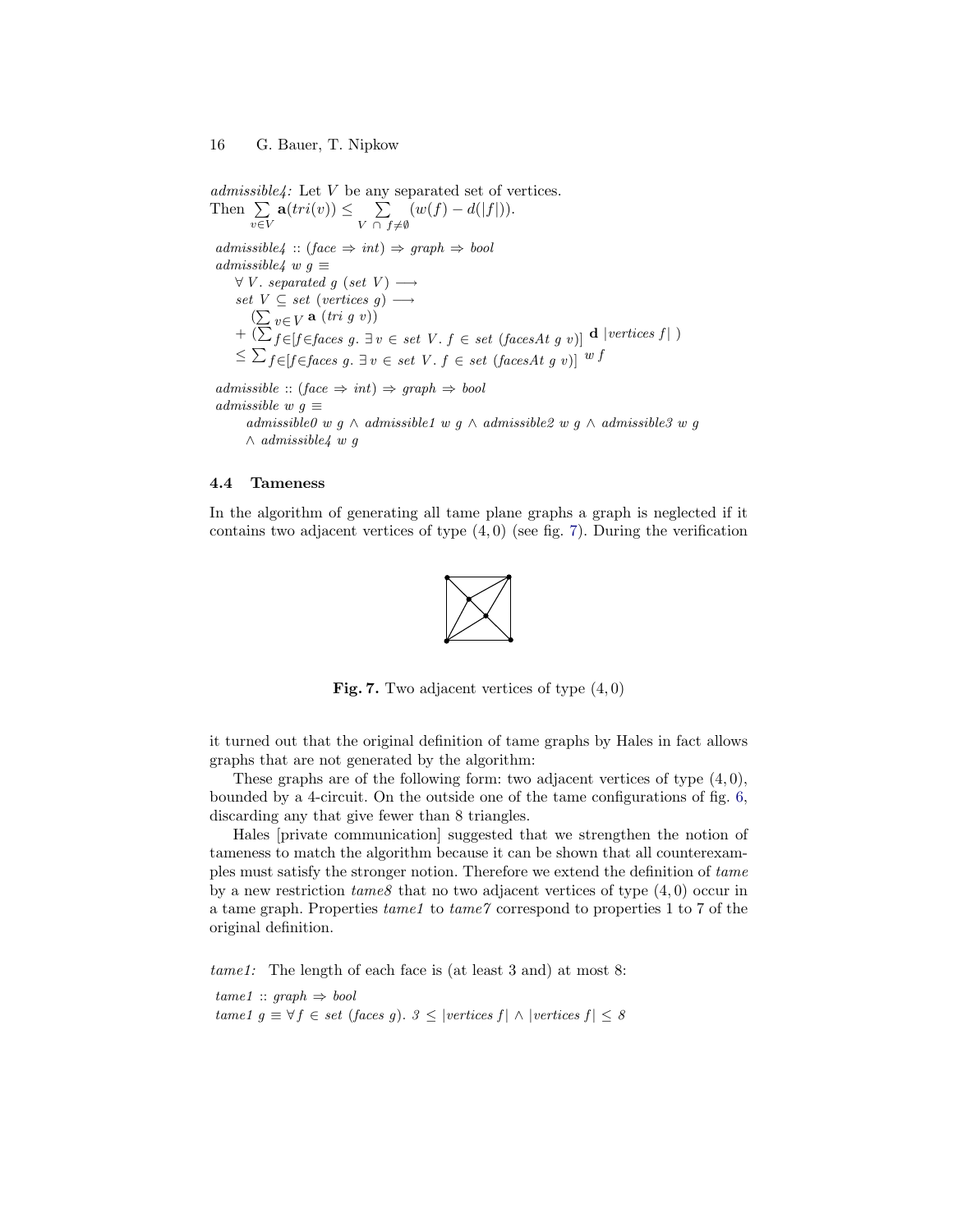tame2: Every 3-circuit is a face or the opposite of a face:

A face given by a vertex list  $vs$  is contained in a graph  $g$ , if it is isomorphic to one of the faces in g. The notation  $f \in \mathcal{F}$  means  $\exists f' \in F$ .  $f \cong f'$ , where  $\cong$ is the equivalence relation on faces (see §[6\)](#page-22-0).

A 3-circuit in a graph  $g$  is a path of length 3 along any faces of  $g$ .

```
triangle :: vertex \Rightarrow vertex \Rightarrow vertex \Rightarrow graph \Rightarrow bool
triangle a b c g \equiv(\exists f \in set \ (faces \ g). \ (a, b) \in edges \ f)\wedge (\exists f \in set \ (faces \ g). \ (b, c) \in edges \ f)\wedge \left( \exists f \in set \ (faces \ g) \ldotp (c, a) \in edges \ f \right)tame2 :: graph \Rightarrow booltame2\ g \equiv\forall a \ b \ c. \ triangle \ a \ b \ c \ g \longrightarrow(Face [a, b, c] Final) \in \cong set (faces g) ∨(Face [c, b, a] Final) \in \cong set (faces g)
```
tame3 : Every 4-circuit surrounds one of the following configurations:



A 4-circuit in a graph  $q$  is a path of length 4 along any faces of  $q$ .

quadrilateral :: vertex  $\Rightarrow$  vertex  $\Rightarrow$  vertex  $\Rightarrow$  vertex  $\Rightarrow$  graph  $\Rightarrow$  bool quadrilateral a b c d  $g \equiv$ 

 $(\exists f \in set \ (faces \ g). \ (a, b) \in edges \ f)$  $∧$  ( $\exists f \in set$  (faces g).  $(b, c) \in edges f$ )  $∧$  ( $\exists f \in set$  (faces g).  $(c, d) \in edges f$ )  $\wedge \left( \exists f \in set \ (faces \ g) \ldotp (d, a) \in edges \ f \right)$ 

 $tameConf1 :: vertex \Rightarrow vertex \Rightarrow vertex \Rightarrow vertex \Rightarrow vertex \Rightarrow face set$  $tameConf1$  a b c  $d \equiv \{Face \, [a, b, c, d] \, Final\}$ 

 $tameConf2 :: vertex \Rightarrow vertex \Rightarrow vertex \Rightarrow vertex \Rightarrow vertex \Rightarrow face set$  $tameConf2$  a b c  $d \equiv \{Face \, [a, b, c] \, Final, \, Face \, [a, c, d] \, Final\}$ 

 $tameConf3 :: vertex \Rightarrow vertex \Rightarrow vertex \Rightarrow vertex \Rightarrow vertex \Rightarrow vertex \Rightarrow a$  $tameConf3$  a b c d e  $\equiv$ 

 ${Face [a, b, e] Final, Face [b, c, e] Final, Face [a, e, c, d] Final}$ 

 $tameConf4 :: vertex \Rightarrow vertex \Rightarrow vertex \Rightarrow vertex \Rightarrow vertex \Rightarrow vertex \Rightarrow vertex \Rightarrow x$  $tameConf4$  a b c d e  $\equiv$  ${Face [a, b, e] Final, Face [b, c, e] Final, Face [c, d, e] Final,$ Face  $[d, a, e]$  Final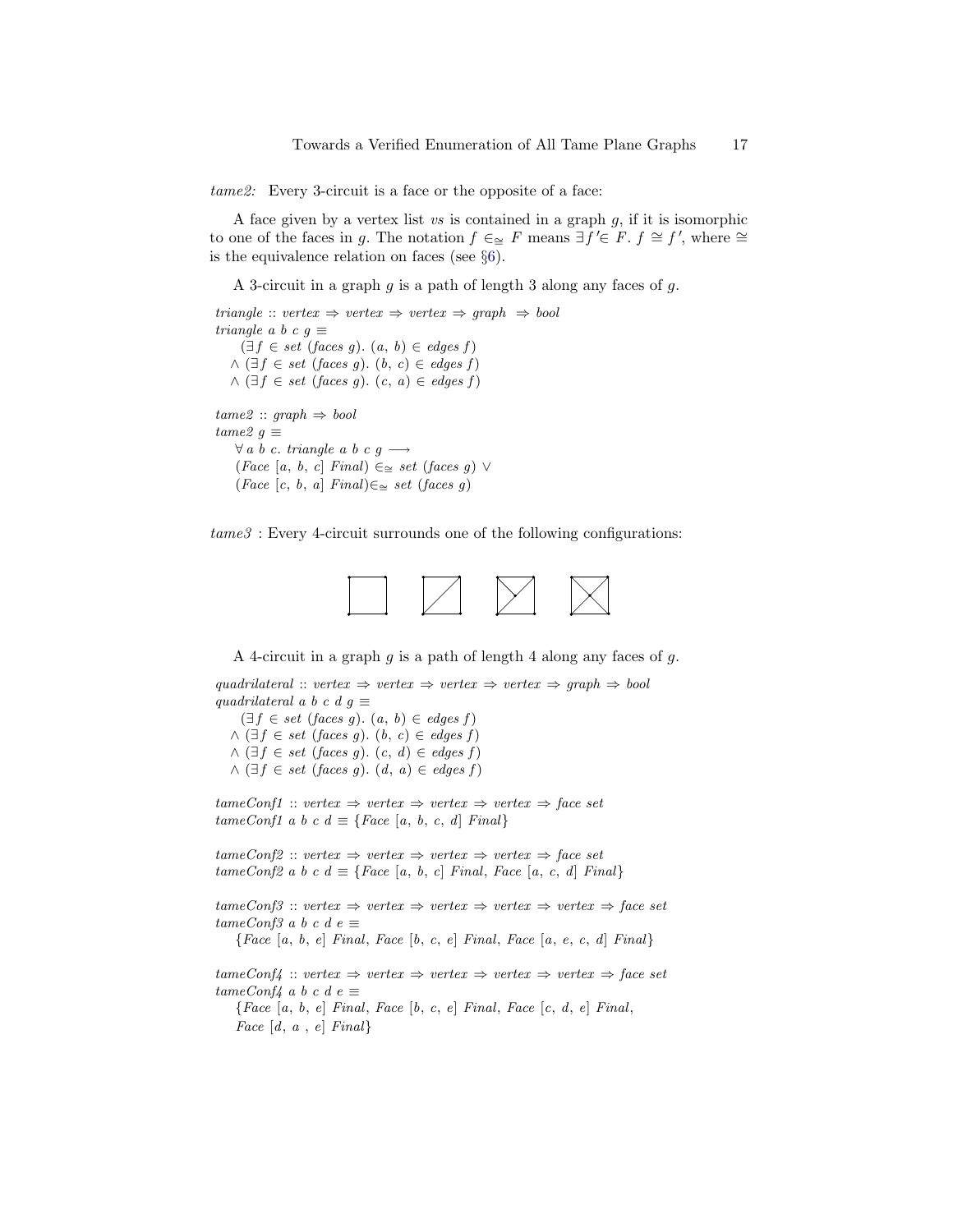Given a fixed 4-circuit, and using the convention of drawing faces clockwise, a tame configuration can occur in the 'interior' or on the outside of the 4-circuit. For configuration 2 there are two possible arrangements of the triangles, for configuration 3 there are 4. The notation  $F_1 \subseteq \simeq F_2$  means  $\forall f \in F_1$ .  $f \in \simeq F_2$ .

Note that our definition only assures the existence of certain faces in the graph, not the fact that no other faces of the graph may lie in the interior or on the outside. Hence it is slightly weaker than the definition in Hales paper.

 $tame4circuit :: graph \Rightarrow vertex \Rightarrow vertex \Rightarrow vertex \Rightarrow vertex \Rightarrow bool$  $tame4circuit\ g\ a\ b\ c\ d\equiv$ ∃ e. tameConf1 a b c d ⊆<sup>∼</sup><sup>=</sup> set (faces g) ∨ tameConf2 a b c d ⊆<sup>∼</sup><sup>=</sup> set (faces g) ∨ tameConf2 b c d a ⊆<sup>∼</sup><sup>=</sup> set (faces g) ∨ tameConf3 a b c d e ⊆<sup>∼</sup><sup>=</sup> set (faces g) ∨ tameConf3 b c d a e ⊆<sup>∼</sup><sup>=</sup> set (faces g) ∨ tameConf3 c d a b e ⊆<sup>∼</sup><sup>=</sup> set (faces g) ∨ tameConf3 d a b c e ⊆<sup>∼</sup><sup>=</sup> set (faces g) ∨ tameConf4 a b c d e ⊆<sup>∼</sup><sup>=</sup> set (faces g)  $tame3 :: graph \Rightarrow bool$ tame3  $g \equiv \forall a \ b \ c \ d.$  quadrilateral a b c d  $g \rightarrow$ 

tame4circuit q a b c d  $\vee$  tame4circuit q d c b a

tame4: The degree of every vertex is (at least 2 and) at most 6:

 $tame4 :: graph \Rightarrow bool$ tame4 g  $\equiv \forall v \in set$  (vertices g). 2 ≤ degree g v ∧ degree g v ≤ 6

tame5: If a vertex is contained in an exceptional face, then the degree of the vertex is at most 5:

 $tame5 :: graph \Rightarrow bool$  $tame5 g \equiv$  $\forall f \in set \ (faces \ g) \colon \forall v \in set \ (vertices \ f) \colon 5 \le |vertices \ f| \longrightarrow degree \ g \ v \le 5$ 

tame6:  $8 \leq \sum$ f  $c(|f|)$ :

 $tame6 :: graph \Rightarrow bool$ 

tame $6 \ g \equiv 8000 \leq \sum_{f} \epsilon_{faces} \ g \ {\bf c} \ |vertices \ f|$ 

Note that this property implies that there are at least 8 triangles in a tame graph.

tame7: There exists an admissible weight assignment of total weight less than the target:

 $tame7 :: graph \Rightarrow bool$  $tame\gamma$   $g \equiv \exists w.$  admissible w  $g \wedge \sum_{f}{\in faces\,\,}g}$  w  $f < squad$  squander Target

Property  $tame\%$  assures that the set of tame plane graphs is finite.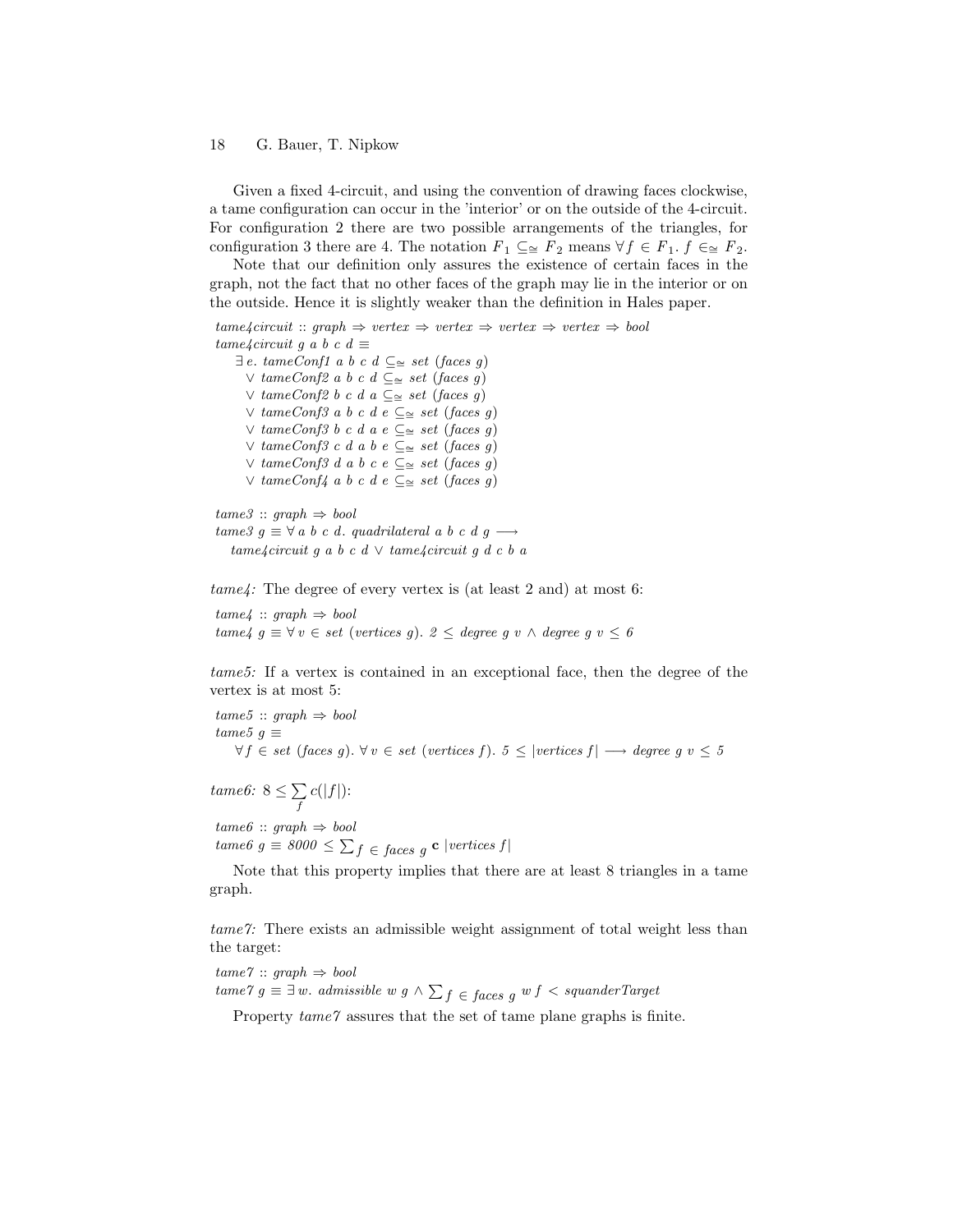tame8: We formalize the additional restriction (compared with the original definition) that tame graphs do not contain two adjacent vertices of type  $(4, 0)$ .

```
vertexHas40 :: graph \Rightarrow vertex \Rightarrow boolvertexHas40 q v \equivfinalVertex g v \wedge tri g v = 4 \wedge quad g v = 0 \wedge except g v = 0
neighbors :: graph \Rightarrow vertex \Rightarrow vertex listneighbours g v \equiv map (\lambda f. f \cdot v) (faces At g v)
hasAdjacent40 :: graph \Rightarrow bool
hasAdjacent40 q \equiv\exists v \in set (vertices g). vertexHas40 g v \wedge(\exists w \in set \ (neighbours\ q\ v). \ vertexHas40\ q\ w)∧ remlist (neighbours g v) (w#(neighbors g w)) \neq []tame8 :: graph \Rightarrow booltame8 q \equiv \neg has Adjacent 40 q
tame :: graph \Rightarrow booltame q \equivtame1 g ∧ tame2 g ∧ tame3 g ∧ tame4 g ∧ tame5 g ∧ tame6 g ∧ tame7 g
```

```
∧ tame8 g
```
# <span id="page-18-0"></span>5 Refinements

Starting from the definition we obtain a first algorithm to enumerate all tame plane graphs: Enumerate all plane graphs and remove all graphs that are demonstrably not tame. It is not necessary to remove all graphs that are not tame, its sufficient to generate a set of plane graphs that contains all tame plane graphs. However, this first algorithm is not terminating, since the set of all plane graphs is not finite.

To overcome this problem, we use the following approach: We start with the set of all plane graphs ( $\text{Ref}_0 = Planes$  in fig[.8\)](#page-19-0). We gradually reduce the generated set of graphs, imposing the restrictions of tameness to it  $(Ref<sub>1</sub>, ..., Ref<sub>4</sub>),$ such that the generated set of graphs eventually becomes finite, is efficiently enumerable and still contains all tame graphs (and maybe some graphs that are not tame) (Ref<sub>5</sub> =  $enum$ ).

There are two different reasons why a graph  $q$  can be neglected:

(I) if all final graphs generated by  $q$  are not tame.

 $(II)$  if for every final graph generated by g an isomorphic graph will be generated by another path in the tree.

#### 5.1 Ref<sub>1</sub>: Fixed face and edge

In the definition of plane graphs successors for all edges in all nonfinal faces are calculated. The first refinement step is to fix one nonfinal face and one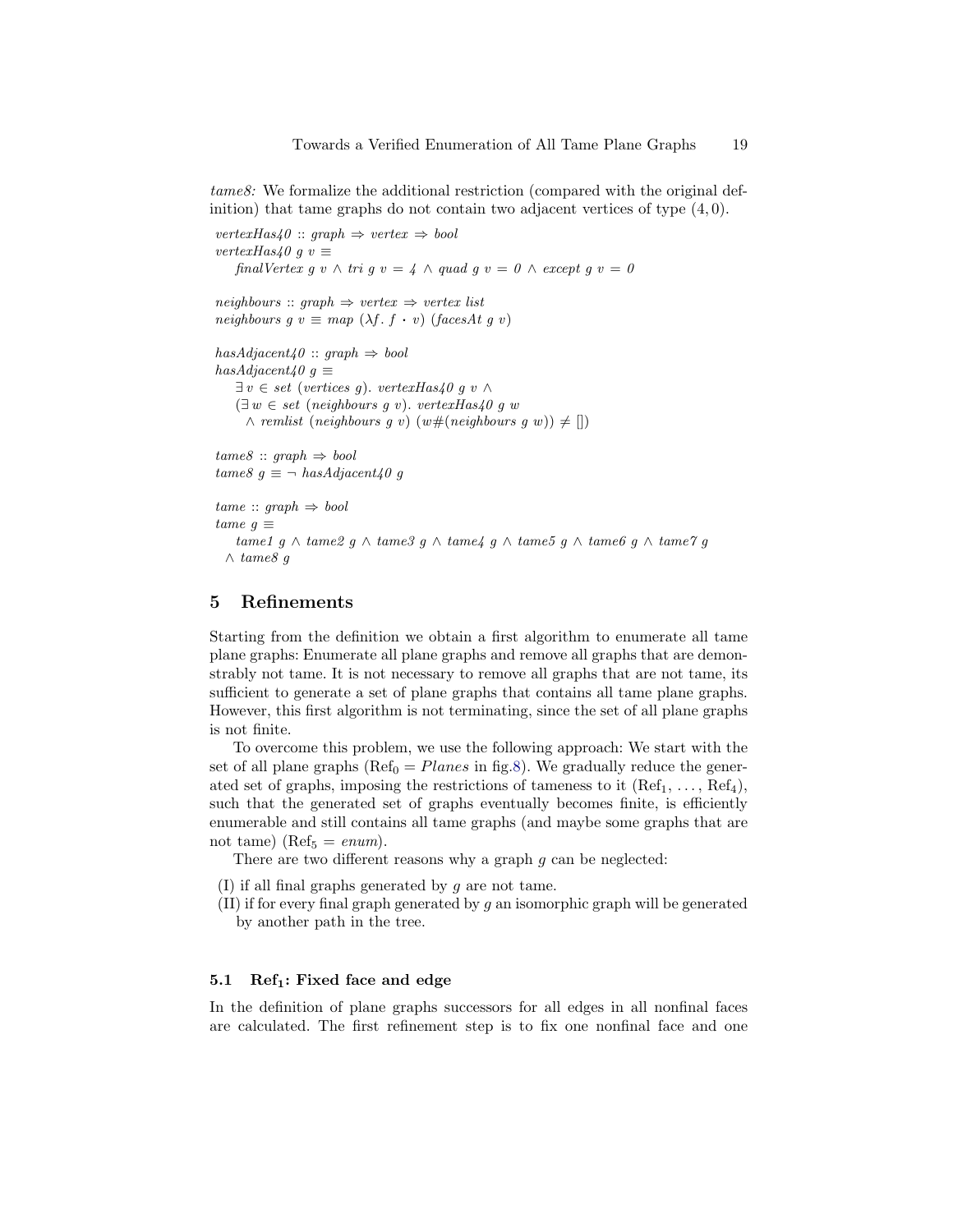

<span id="page-19-0"></span>Fig. 8. Proof structure

edge in this face, where the possible successors are calculated. We denote the generated set of graphs by  $Ref_1'$ . This does not reduce the set of generated graphs modulo isomorphism, only some graphs are left out, when isomorphic graphs are generated by another path in the tree. (This is an optimization of type (I).) Hence this is still a definition for plane graphs. The completeness proof is by induction on the generation of a graph. It is sufficient to show that modulo graph isomorphism it does not matter which nonfinal face we treat first.

For the verification it does not matter which of the faces and which of the vertices we select.

#### 5.2 Ref<sub>2</sub>: Restriction to graphs with maximum face size 8

Since all tame graphs have maximum face sizes 8, we can exclude all seed graphs with face size greater than 8. Every graph generated from these seeds will contain a face of size greater than 8 and hence not be tame. This is an optimization of type (II).



We restrict the set of seed parameters to the finite set  $\{3, \ldots, 8\}$ .

### 5.3 Ref<sub>3</sub>: Complex Seed Graphs

As the next refinement step we replace the first two seed graphs (consisting of a final triangle, a final quadrilateral, resp.) by a new finite set of complex seed graphs (see fig[.9\)](#page-20-0). Every new seed graph has one final vertex  $v$ , and it consists of  $t$  final triangles and  $q$  final quadrilaterals all incident with  $v$  and one nonfinal face.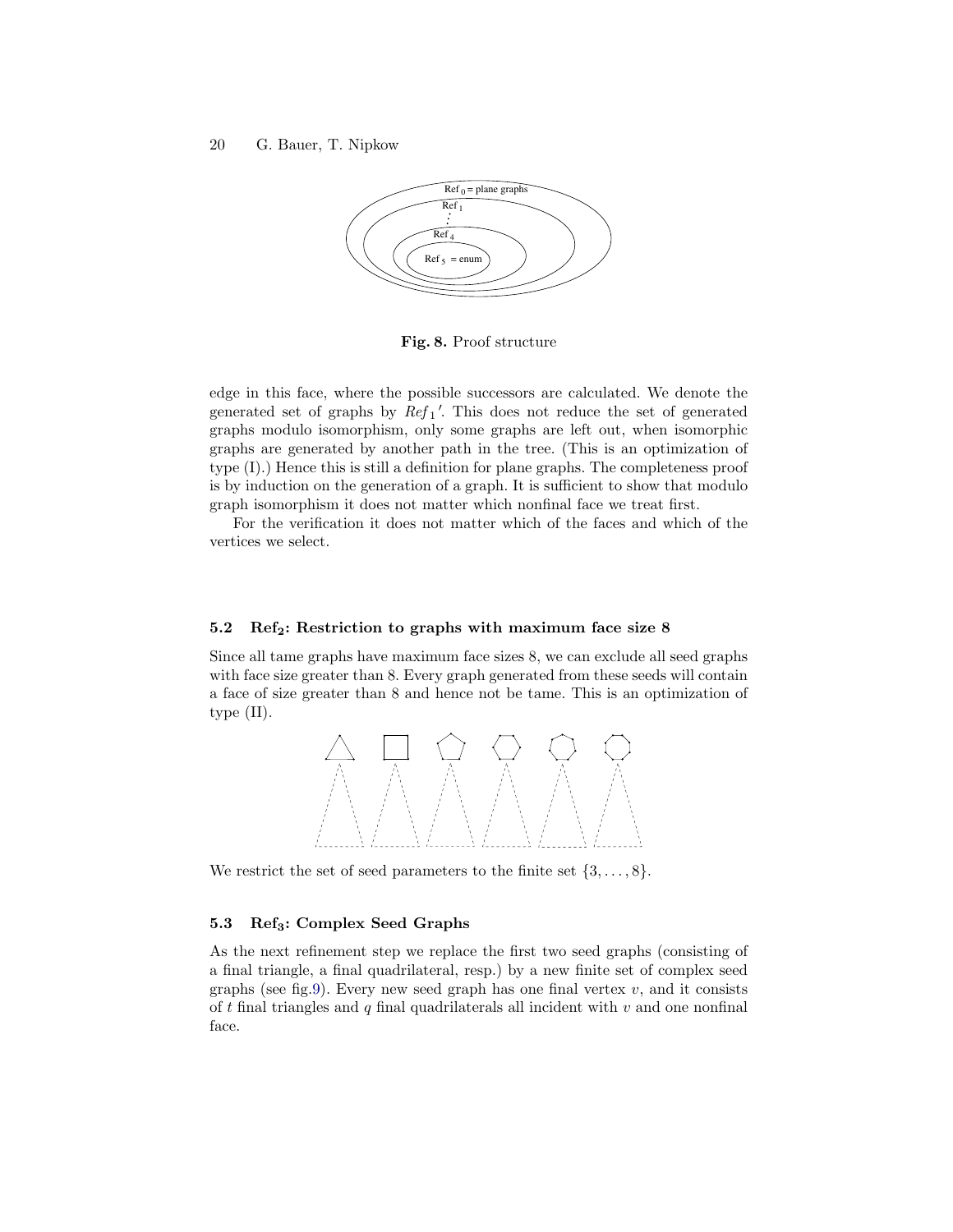The first step is an equivalent definition to the previous one separating the set of parameters in two groups, quad parameter  $\{3, 4\}$  and exceptional parameter  $\{5, \ldots, 8\}.$ 

In the second step we replace the two quad seed graphs



by an (infinite) set of complex seed graphs (vertex seed graphs) with one final vertex  $v$  (of degree at least 2), each seed graph is represented by a vertex parameter, a list of quad parameters (of the length of the degree of  $v$ ), the sizes of the faces incident with  $v$  in cyclic order.

From the set of vertex seed graphs every seed graph with  $14.8 \leq \mathbf{b}(p,q)$ can be excluded, since every graph generated from these graphs will not be tame: it contains a vertex v with  $14.8 \leq \mathbf{b}(p,q)$  and for every admissible weight assignment w,  $14.8 \leq \mathbf{b}(p,q) \leq \sum_{f \in facesg} wf$ . This violates properties  $(tame7)$ and  $(admissible 2)$ .

Hence we make a list of all types  $(p, q)$  with  $14.8 < b(p, q)$  and create all seed graphs (up to isomorphism) of this type. This results in a list of 17 seed graphs shown in fig. [9.](#page-20-0) We impose a fixed order on these seed graphs by assigning each graph an index out of the set  $\{0, \ldots, 16\}$ . Every graph is represented by this index as parameter.



<span id="page-20-0"></span>Fig. 9. Seed for quad parameter

We can neglect all plane graphs  $g$  generated by a seed  $s$ , that contain a vertex of same type as the final vertex in one earlier seed graph  $s'$ . The graph  $g$  has already been generated by another path starting from this earlier seed graph (see fig. [10\)](#page-21-0)

This refinements avoids generation of isomorphic copies of tame plane graphs and improves the efficiency of the generation.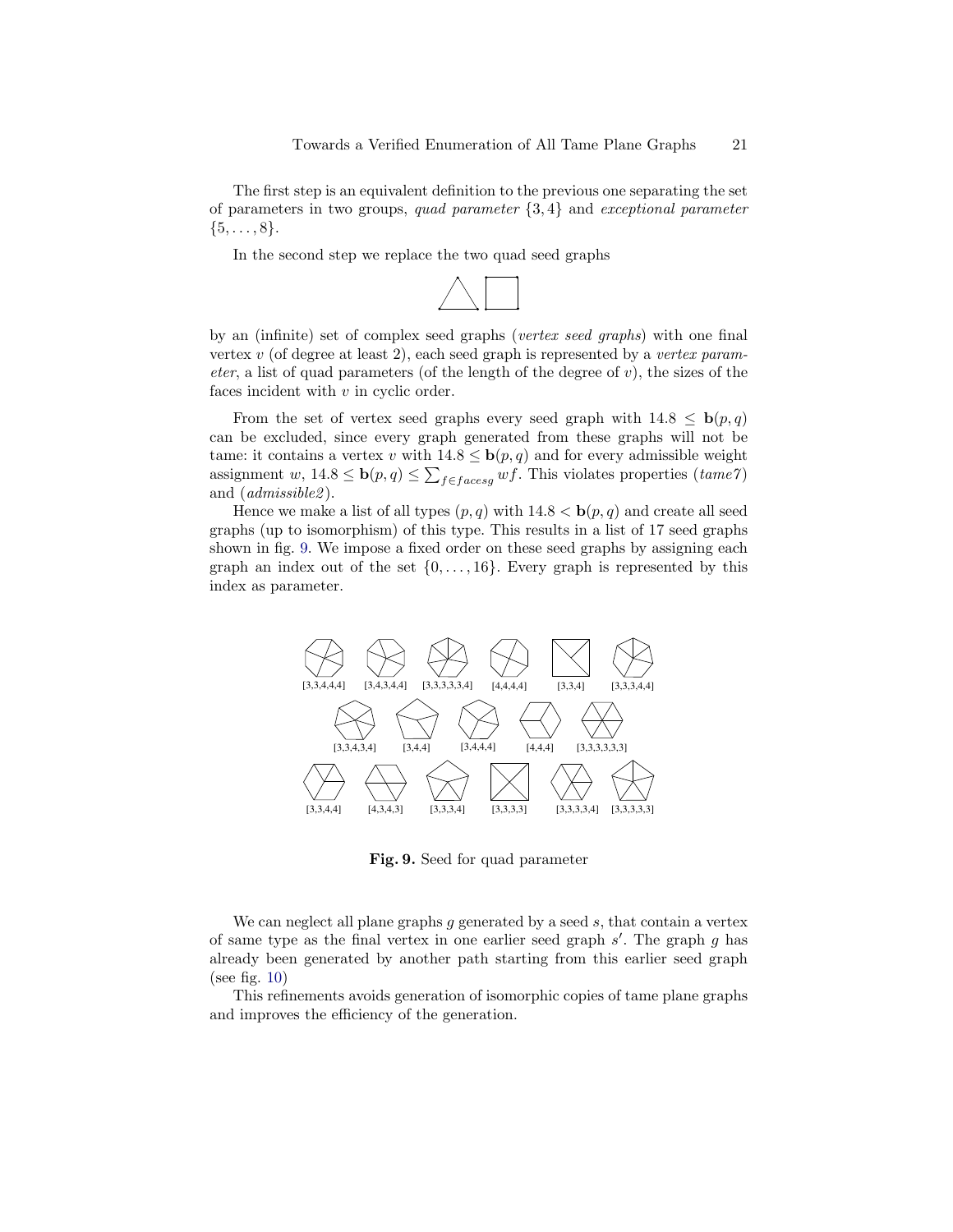

<span id="page-21-0"></span>Fig. 10. neglect graphs that contain earlier seed graphs

# 5.4 Ref<sub>4</sub>: Neglectable nonfinal graphs

We can neglect nonfinal graphs by the following refinements:

- The successor function can be simplified such that it replaces all nonfinal triangles by final ones. (property  $tame2$ )
- The successor function can be further simplified. If a graph contains a nonfinal quad, it can be replaced by all configurations that are allowed by property tame3.
- A new generated (nonfinal) graph can be neglected if an enclosed vertex is created. This would contradict property tame2.
- We calculate a lower bound for  $\sum w(f)$  for a nonfinal graph. A graph can f be neglected if a lower bound of  $\Sigma$  $w(f)$  exceeds 14.8.

f

## 5.5 Ref<sub>5</sub> = enum: Neglectable Final Graphs

- We calculate a lower bound for  $\sum w(f)$  for a nonfinal graph. A graph can f be neglected if a lower bound of  $\Sigma$  $w(f)$  exceeds 14.8.
- f – A graph can be neglected if  $\Sigma$ f  $c(|f|) < 8$  (tame6).
- A graph can be neglected if it contains vertices whose degree is too high  $(tame4, \, tame5).$
- A graph can be neglected if it contains some forbidden configurations, like  $\boxtimes$  (tame8) or  $\sum$  (tame3, tame6).

So far, this part is formally proved in Isabelle.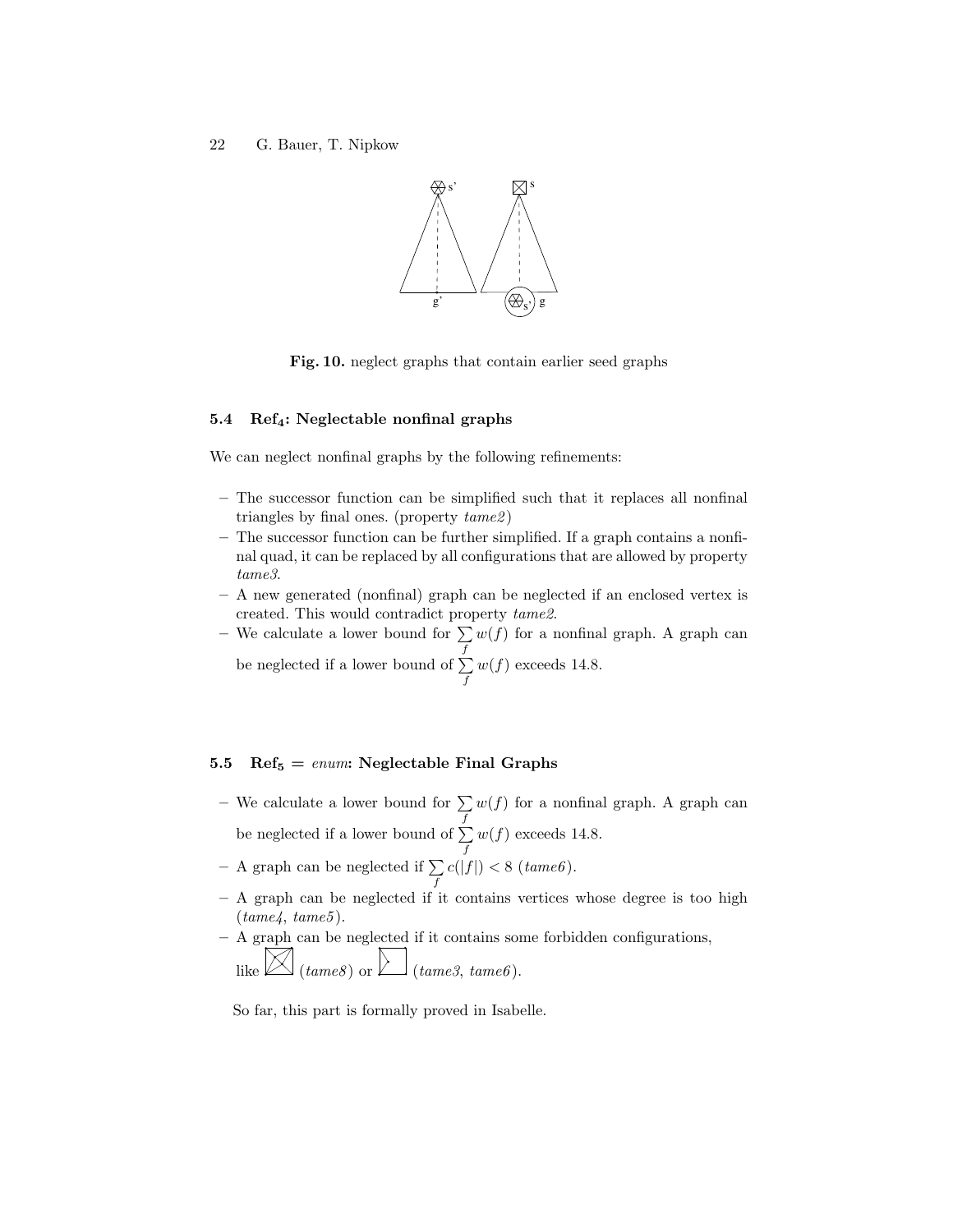## <span id="page-22-0"></span>6 Plane Graph Isomorphism

Plane graph isomorphism has already been defined informally in §[2](#page-2-0) and is referred to in justifying a number of the refinement steps in §[5.](#page-18-0) This section provides both a formal definition and an executable implementation of plane graph isomorphism, and it uses the implementation to remove redundancies from Hales' archive of tame plane graphs (see §[1\)](#page-0-1).

We work with two simple representations of plane graphs:

 $a$  Fgraph =  $'a$  list set  $a$  fsgraph =  $'a$  list list

A face is a list of nodes (of type  $a$ ), and plane graph is either a set (*Fgraph*) or a list (fsgraph) of faces: lists are used instead of sets whenever we need executability.

Two faces are considered equivalent if one can be obtained from the other by rotation. This is formalized as the equivalence relation  $EqF$  on faces. Note that  $A$  //  $R$  is the quotient of a set  $A$  by an equivalence  $R$ .

The notion of a proper homomorphism and isomorphism is defined both on the set and list representation of plane graphs.

is-pr-Hom ::  $(a \Rightarrow 'b) \Rightarrow 'a$  Fgraph  $\Rightarrow 'b$  Fgraph  $\Rightarrow$  bool is-pr-Hom  $\varphi$  Fs<sub>1</sub> Fs<sub>2</sub>  $\equiv$   $(\text{map } \varphi \cdot \text{F}_3)/\sqrt{EqF} = \text{F}_3//\sqrt{EqF}$ 

 $is-pr\text{-}Iso :: ('a \Rightarrow 'b) \Rightarrow 'a Fgraph \Rightarrow 'b Fgraph \Rightarrow bool$ is-pr-Iso  $\varphi$  Fs<sub>1</sub> Fs<sub>2</sub>  $\equiv$  is-pr-Hom  $\varphi$  Fs<sub>1</sub> Fs<sub>2</sub>  $\wedge$  inj-on  $\varphi$  ( $\bigcup F \in F$ s<sub>1</sub>. set F)

is-pr-hom ::  $(a \Rightarrow 'b) \Rightarrow 'a$  fsgraph  $\Rightarrow 'b$  fsgraph  $\Rightarrow$  bool is-pr-hom  $\varphi$  Fs<sub>1</sub> Fs<sub>2</sub>  $\equiv$  is-pr-Hom  $\varphi$  (set Fs<sub>1</sub>) (set Fs<sub>2</sub>)

is-pr-iso ::  $(a \Rightarrow 'b) \Rightarrow 'a \ fsgraph \Rightarrow 'b \ fsgraph \Rightarrow bool$ is-pr-iso  $\varphi$  Fs<sub>1</sub> Fs<sub>2</sub>  $\equiv$  is-pr-Iso  $\varphi$  (set Fs<sub>1</sub>) (set Fs<sub>2</sub>)

#### 6.1 An Executable Isomorphism Test

In a stepwise development (which we cannot detail here) we arrive at an executable isomorphism test based on a representation of morphisms as lists of pairs. Function test checks if two morphisms are compatible:

test ::  $(a \times b)$ list  $\Rightarrow (a \times b)$ list  $\Rightarrow$  bool test I  $I' \equiv$ list-all  $(\lambda xy.$  list-all  $(\lambda xy'.$  (fst  $xy = fst xy') = (snd xy = snd xy')T$ ) I

and merge merges two compatible morphisms:

merge ::  $(a \times b)$ list  $\Rightarrow (a \times b)$ list  $\Rightarrow (a \times b)$ list merge  $\parallel I = I$ merge  $(xy \# xys) I = (let (x,y) = xy in$ if list-all  $(\lambda(x',y') \cdot x \neq x')$  I then  $xy \neq$  merge xys I else merge xys I )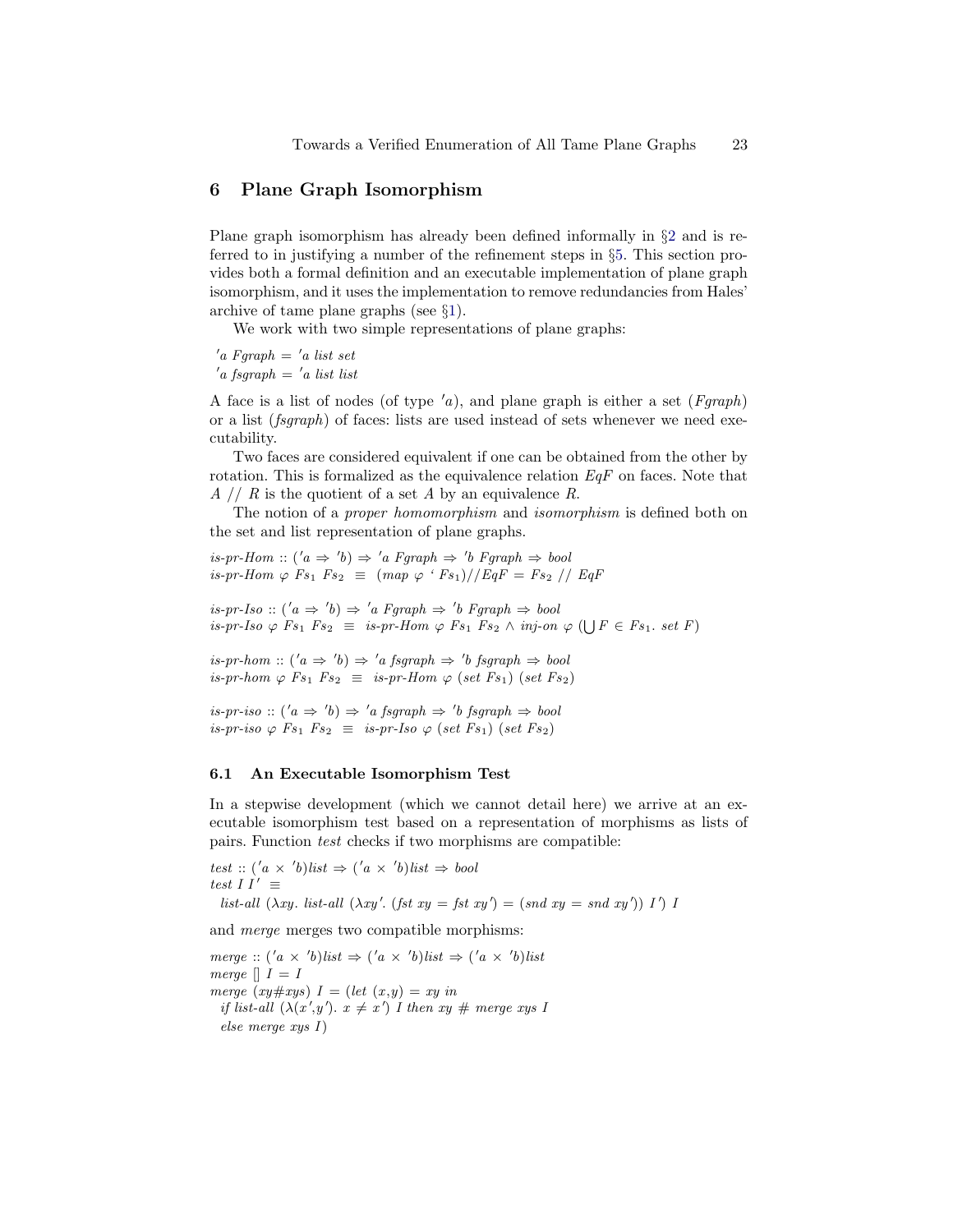Note that  $fst/snd$  is the first/second component of a pair and function  $list-all/$ list-ex checks if all/some element of a list satisfies a given test.

The actual isomorphism test tries to pair faces of the same length and iterates over all rotations of one of the two faces. If the current isomorphism I can be extended with  $I'$  (the result of pairing the two new faces), then the search continues, otherwise it fails:

 $iso-test :: ('a \times 'b) list \Rightarrow 'a fsgraph \Rightarrow 'b fsgraph \Rightarrow bool$ iso-test I  $[| \text{Fs}_2 = (Fs_2 = [])$ iso-test I  $(F_1 \# Fs_1)$   $Fs_2 =$ list-ex ( $\lambda F_2$ . length  $F_1 =$  length  $F_2 \wedge$ list-ex  $(\lambda n. \text{ let } I' = zip \ F_1 \ (rotate \ n \ F_2) \ in$ if test  $I' I$  then iso-test (merge  $I' I$ )  $Fs_1$  (remove1  $F_2$   $Fs_2$ ) else False)  $[0 \dots < length F_2]$  Fs<sub>2</sub>

The correctness theorem is littered with many preconditions which simply express that two representations are indeed those of proper plane graphs, e.g. all nodes in a face are distinct:

 $\lbrack\!\lbrack \,\, \forall\, F \in set\ F s_1.$  distinct  $F; \,\forall\, F \in set\ F s_2.$  distinct  $F; \,\lbrack\!\lbrack \,\, \notin\, set\ F s_2;$ distinct Fs<sub>1</sub>; inj-on  $(\lambda xs.\{xs\}//EqF)$  (set Fs<sub>1</sub>); distinct Fs<sub>2</sub>; inj-on  $(\lambda xs.\{xs\}//EqF)$  (set Fs<sub>2</sub>)  $\mathbb{I} \Longrightarrow$ iso-test  $\parallel Fs_1$   $Fs_2 = (\exists \varphi \cdot \text{is-pr-iso } \varphi \text{ Fs}_1 \text{ Fs}_2)$ 

To obtain acceptable performance, we need to test right away if the two graphs have the same number of faces (which is easy) and nodes. For the latter test we pair each graph with the number of its nodes in order not to have to recompute this all the time:

 $iso-test2 :: (nat \times 'a fsgraph) \Rightarrow (nat \times 'b fsgraph) \Rightarrow bool$ iso-test2  $(n_1, Fs_1)$   $(n_2, Fs_2) \equiv$ 

 $n_1 = n_2 \wedge length Fs_1 = length Fs_2 \wedge iso-test \parallel Fs_1 Fs_2$ 

Finally we move from proper isomorphisms to isomorphisms where by allowing the orientation of all faces in one of the graphs to be reversed:

 $is\text{-}Iso :: ('a \Rightarrow 'b) \Rightarrow 'a \text{ Fgraph} \Rightarrow 'b \text{ Fgraph} \Rightarrow bool$ is-Iso  $\varphi$  Fs<sub>1</sub> Fs<sub>2</sub>  $\equiv$  is-pr-Iso  $\varphi$  Fs<sub>1</sub> Fs<sub>2</sub>  $\vee$  is-pr-Iso  $\varphi$  Fs<sub>1</sub> (rev 'Fs<sub>2</sub>)

 $is-iso :: ('a \Rightarrow 'b) \Rightarrow 'a fsgraph \Rightarrow 'b fsgraph \Rightarrow bool$ is-iso  $\varphi$  Fs<sub>1</sub> Fs<sub>2</sub>  $\equiv$  is-Iso  $\varphi$  (set Fs<sub>1</sub>) (set Fs<sub>2</sub>)

where  $f \nmid A$  is the image of a set A under a function f. The executable version is obvious

iso ::  $(nat \times 'a \text{ fsgraph}) \Rightarrow (nat \times 'b \text{ fsgraph}) \Rightarrow bool$ iso  $g_1$   $g_2$   $\equiv$  iso-test2  $g_1$   $g_2$   $\vee$  iso-test2  $g_1$  (fst  $g_2$ , map rev (snd  $g_2$ ))

and its correctness theorem is very similar to the one for iso-test.

#### 6.2 A Reduced Archive

Hales published both his Java programs that enumerate all tame plane graphs and a set of files containing all tame plane graphs [\[2\]](#page-24-0). The latter files are re